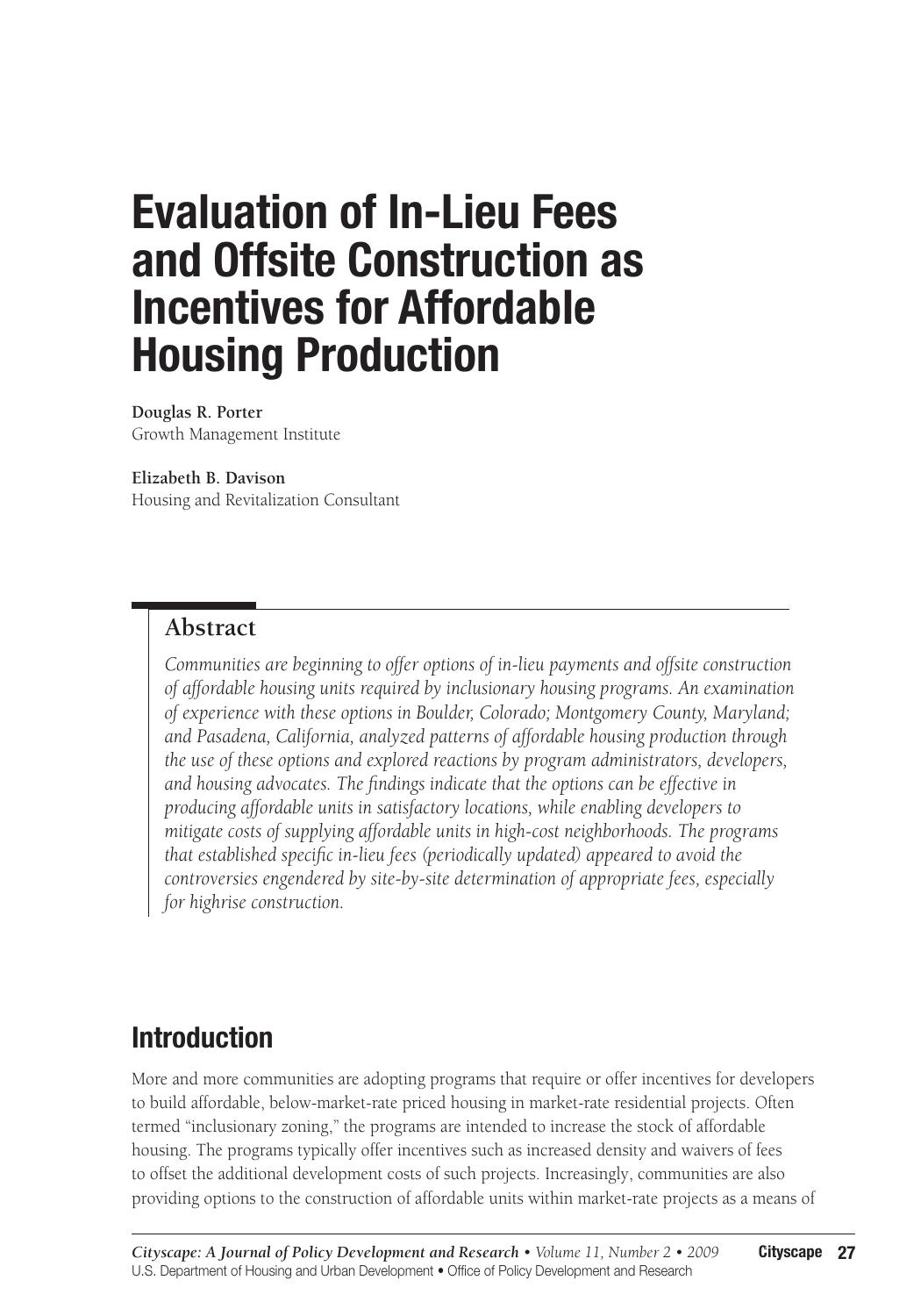lowering development costs for affordable housing. Two such alternatives allow the developer to pay an "in-lieu fee" into a housing fund or develop affordable units on other, perhaps less costly, sites.

Information about the use and effectiveness of these alternatives to onsite inclusionary housing is not widely available; therefore, this pilot study seeks to determine the extent to which these alternative methods are effectively substituting for onsite development of affordable housing in three communities—that is, this study evaluates the successful use of these incentives. The authors hope that the study's indepth evaluation of experience with these incentive-zoning options will help other communities understand the rationales for offering such options, the procedures and requirements established to ensure production of below-market-rate units either on site or off site, and the successes and issues that have resulted from use of the options.

# **Goals and Requirements of Inclusionary Housing Programs**

Communities adopt regulations and incentives in inclusionary housing programs to increase the stock of housing affordable to local and regional households and to promote development of mixed-income neighborhoods. Such programs can involve all types of residential development, including single-family and multifamily units; lowrise, midrise, and highrise structures; "stickbuilt" and manufactured housing; and housing mixed with retail and other uses. Inclusionary programs often are administered jointly through zoning requirements and procedures in combination with housing agency programs. They are contributing significantly to the supply of housing for low- and moderate-income households and, in addition, are helping communities to revitalize and stabilize urban and suburban neighborhoods.

Typical programs provide incentives for developers to incorporate housing for a mix of household incomes in their market-rate developments. Incentives often include zoning density increases, fast-track permitting, reductions in administrative and impact fees, relaxed parking requirements, and code requirements that allow adaptive reuse. These incentives may be employed across a community or within neighborhoods designated for revitalization.

Increasingly, some incentive-zoning programs also provide some flexibility in financing and siting the lower priced components of such developments. Developers are offered the option of paying fees into housing and/or land trusts or developing below-market-rate units on separate but nearby sites. These options appear particularly appropriate in cities and built-up suburban areas in which proposed developments involve highrise buildings that are costly to construct and include condominiums and apartment units that will charge monthly service fees. Such high unit costs complicate financing of a mix of market-rate and below-market-rate units. The option of making in-lieu payments can channel funds into housing trust funds and community land trusts that help cities and community organizations produce housing for lower income households. The offsite option allows developers to build on less costly but nearby sites and to contract the construction of affordable units with developers or housing organizations that specialize in developing and providing services for below-market-rate housing.

Some communities, however, decide against the use of fee payments and offsite production of below-market-rate units. They prefer that developers produce a mix of market-rate and belowmarket-rate housing within one site as a more certain and timely generator of below-market-rate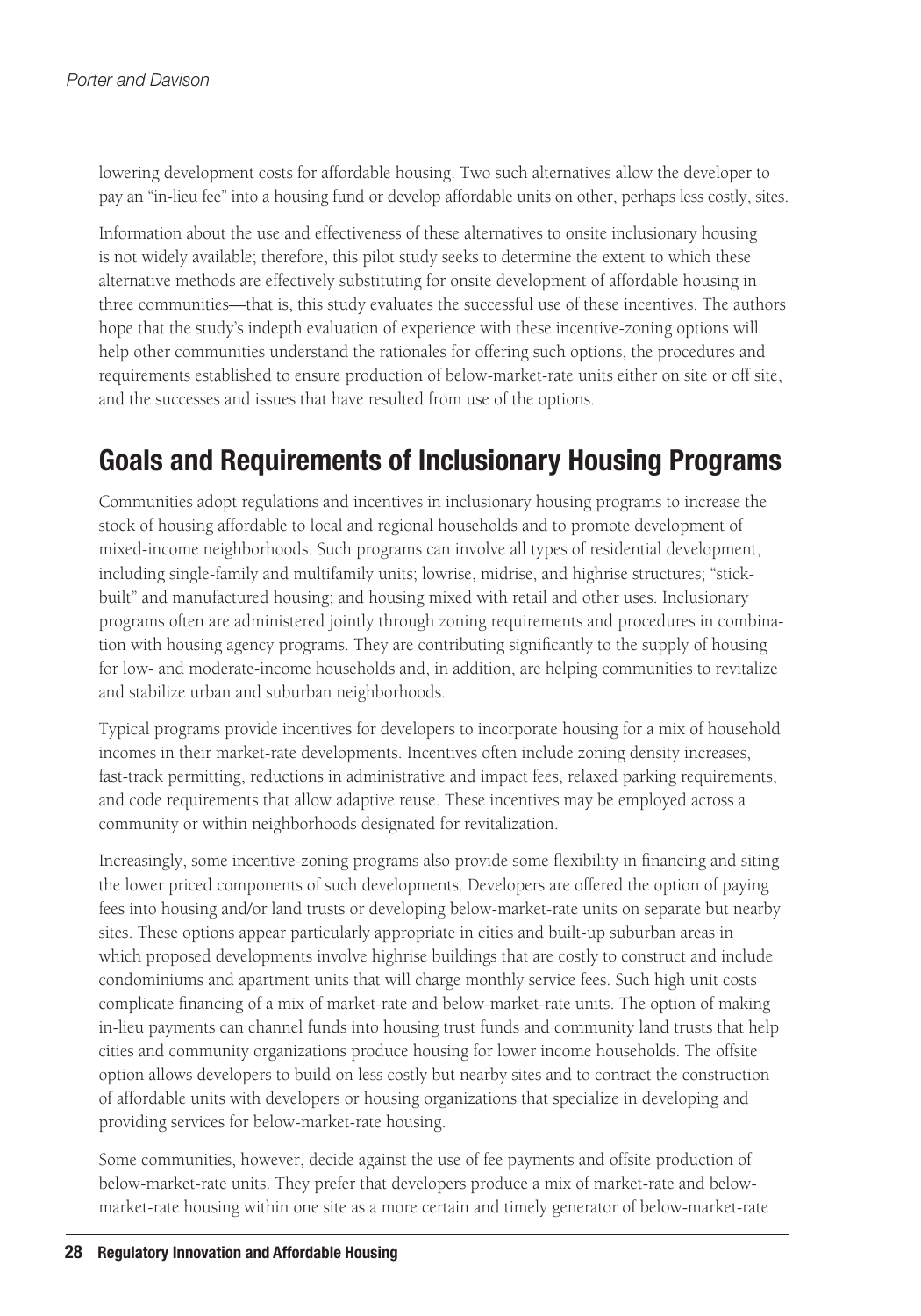units and a means of ensuring household diversity within projects. To date, however, little information has been made available, except by word-of-mouth, to document the effectiveness or difficulties of fee payments and offsite options in producing affordable housing that meets community goals. So-called "linkage" programs in San Francisco and Boston have generated substantial numbers of below-market-rate units by requiring fee payments or optional siting arrangements, but these programs have been directed primarily to requiring developers of commercial and institutional properties to produce below-market-rate units rather than develop mixed-income residential developments. It remains unclear whether separating the development financing or location of below-market-rate and market-rate units satisfactorily meets affordable housing goals.

# **Research Procedure**

The study proposed to evaluate the pros and cons of alternatives to onsite development of affordable housing within market-rate developments by evaluating the experience of three communities that allowed developers to meet their inclusionary housing obligation by paying in-lieu fees or building affordable units at offsite locations. Through a review of existing studies of inclusionary programs, by networking with experts in the field, and in consultation with U.S. Department of Housing and Urban Development (HUD) staff, we selected for study three communities that have authorized fee and siting options within their inclusionary programs. We chose the following communities, which represent a variety of geographic areas, with varying housing markets and regulatory outlooks, with substantial production of affordable units, and with a history of allowing alternatives to onsite construction of affordable units:

- • Boulder, Colorado, a city of 92,000 residents located 35 miles northwest of Denver, established a program in 2000 that has produced more than 306 affordable units as of 2007.
- • Montgomery County, Maryland, a suburban county of 930,813 residents (in 2007), located north of Washington, D.C., has managed one of the best known programs in the nation, which has generated more than 11,400 moderate-income housing units; the county has permitted alternatives to onsite development since the program was established in 1974.
- Pasadena, California, a city of 151,000 residents in the Los Angeles metropolitan area, authorized a program in 2001 that has produced 351 affordable units and has another 250 units authorized or under construction.

The examination of each community's incentive-zoning process includes basic data describing the community's character and housing needs; the gestation, adoption, and administration of the program the area affected (if not the whole community); the targeted household types and incomes; the requirements and incentives included; the number of market-rate and below-market-rate units approved through the program; and the rental/for-sale breakdown of units actually constructed and occupied. The use of fee payments and offsite options to the onsite provision of affordable units is documented, including the procedures to approve such options; the involvement of organizations and other developers in financing, constructing, or otherwise participating in the production of below-market-rate units; and the current status of the program in the community's affordable housing efforts.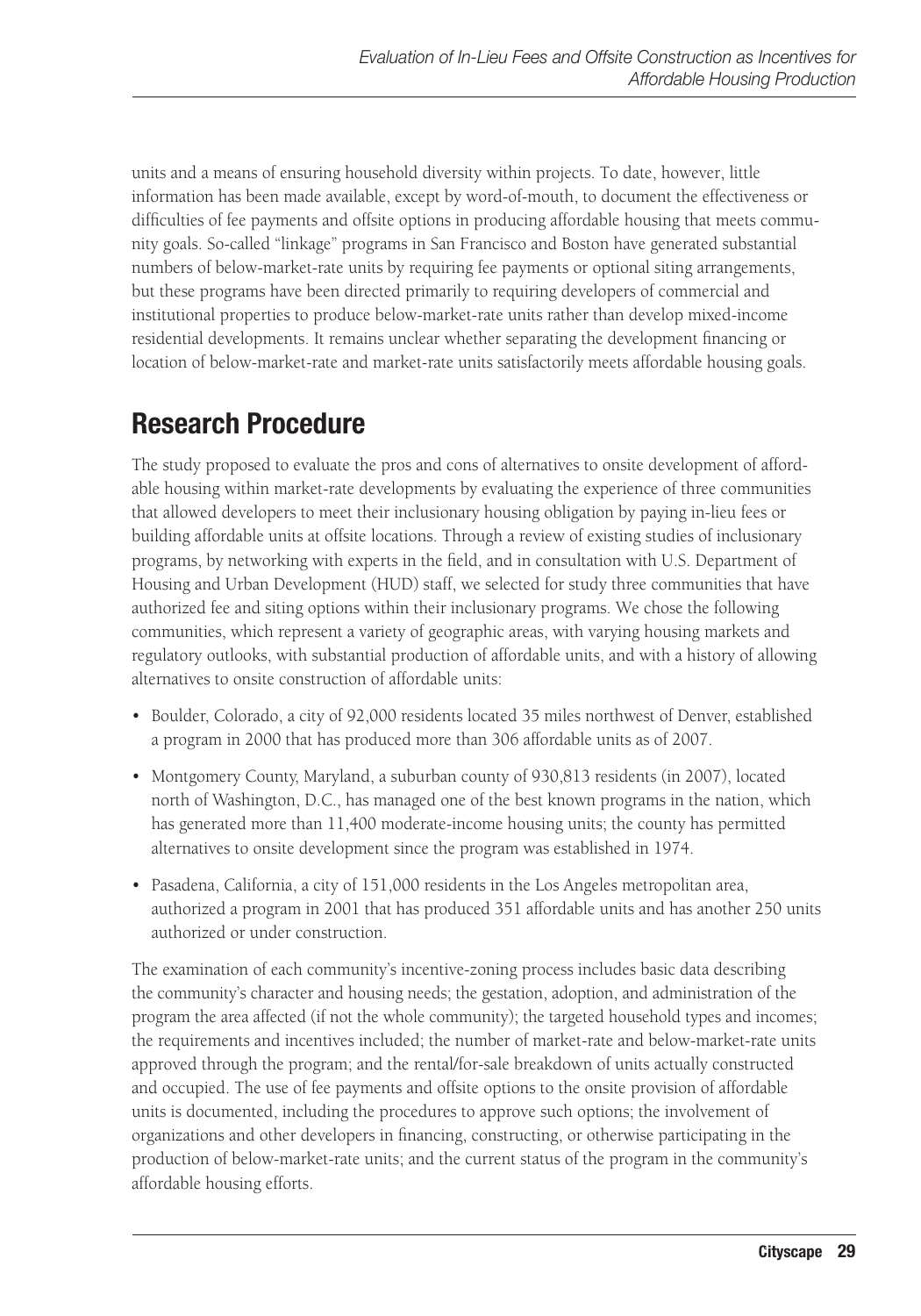The research process included reviews of the local laws, regulations, and procedural steps to decisionmaking in each community, as well as project site visits, interviews with program staff and the developers involved in previous and ongoing projects, and reviews of staff and consultant studies that supported proposals for use of the options. Local program staff reviewed the resulting reports about each community's experience.

# **The Options**

The study described in this article centers on the communities' experience with the use of the in-lieu fee and offsite development options.

### **In-Lieu Fee**

The in-lieu-fee approach allows developers to contribute cash to the jurisdiction, its housing trust fund, or sometimes a designated nonprofit organization instead of building affordable units. The fee represents the construction cost for a developer to add one market-rate unit to a proposed development. In general, the fee does not include land costs and a variety of other costs incurred by the developer in preparing the site for the entire project. Communities have used three methods to calculate an in-lieu fee.

- 1. Measuring the difference between the cost to build a market-rate unit (excluding developer profit) and the sales price of a unit affordable to moderate-income households.
- 2. Determining the gap between the cost to build an affordable unit and the construction loan available to a developer of affordable housing.
- 3. Identifying the subsidy that public funds have provided for local developers of affordable housing in recent years, including new construction, acquisition and rehabilitation, and land costs.

The third method generally is considered inappropriate, because subsidies alone typically are not sufficient to construct an affordable unit. The other two methods require a financial "affordability gap" analysis that estimates the difference between operating costs and incomes for a variety of housing types (for example, single-family home, rental apartment) expected to be built in the jurisdiction (usually based on local project experience) and the sales prices or rents affordable by various types of households. The analysis then translates the affordability gaps into in-lieu fee amounts. In many cases, the outcome of the financial analysis is then subjected to intensive public discussion that determines the final fee. As with Pasadena, some jurisdictions adjust the fee according to designated areas with differing housing characteristics. Annual fee revisions generally are tied to the consumer price index, increases in household incomes, or a similar measure of economic conditions. Fees often are collected with funds from other sources to provide financing for city-managed development of affordable units.<sup>1</sup>

<sup>1</sup> This summarized methodology of determining in-lieu fees is drawn from two studies: Keyser Marston Associates (2005) and Bay Area Economics (2007).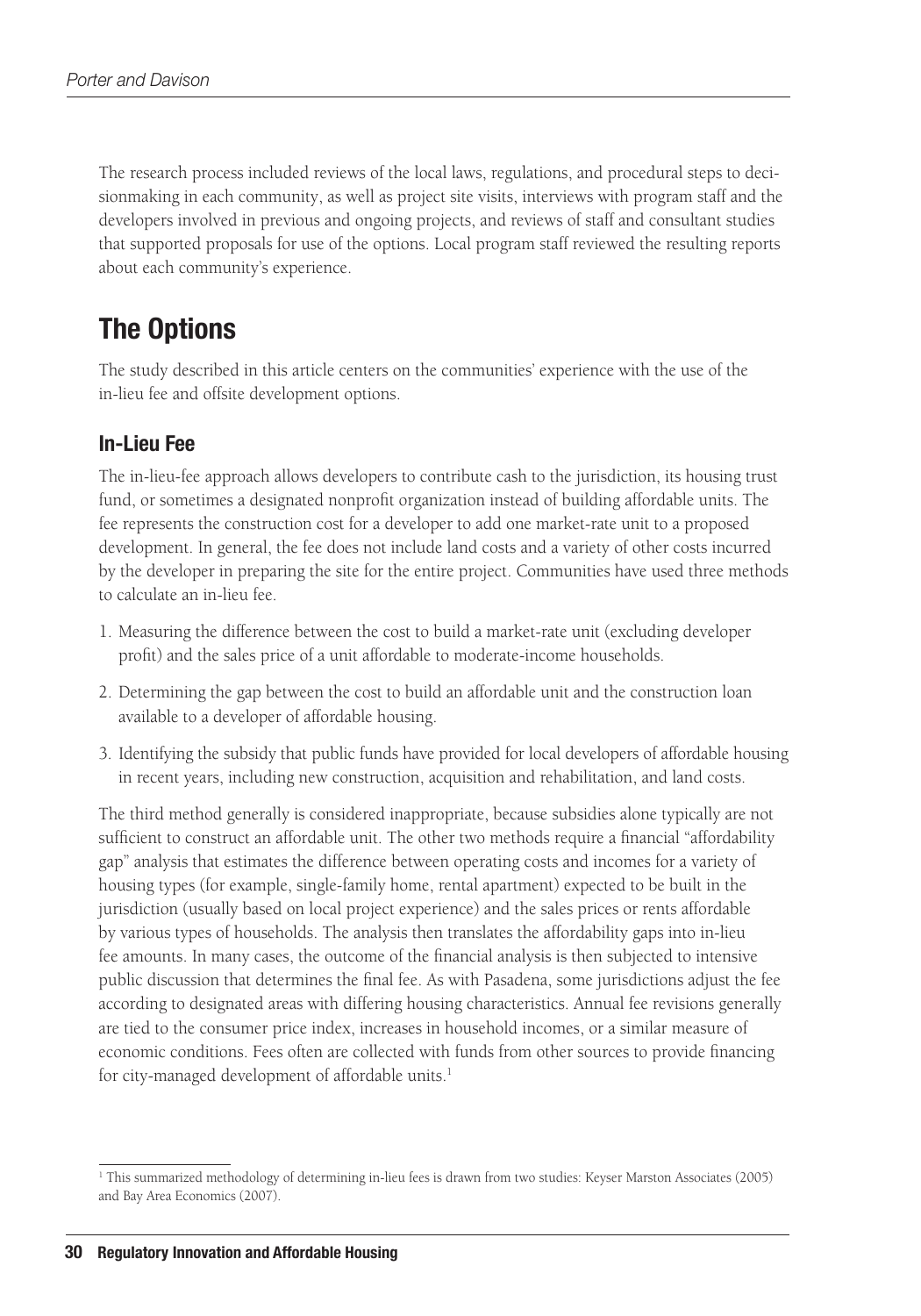### **Offsite Development**

Developers may choose to produce affordable units in other areas of the jurisdiction where land costs are lower, housing characteristics are more compatible, or existing improved lots, city-owned properties, or housing suitable for renovation are available. Some inclusionary programs provide incentives, such as density bonuses and public subsidies, to encourage production or improvement of affordable housing that spurs neighborhood revitalization. In addition, city-owned sites may be involved. The programs may require that locations of offsite development be near the proposed market-rate developments. Pasadena, for example, requires that offsite units be provided in the same subarea as the market-rate development site, and Montgomery County calls for locating offsite affordable housing units "nearby."

Each of the jurisdictions reaches agreements with developers that may mix and match these alternatives with other incentives and provision of onsite affordable units. The developer of One Boulder Plaza, for example, was granted the right to transfer density from one parcel to another and was allowed to provide one-half of the required affordable units on the site and the remainder on other sites, by acquiring and renovating three existing single-family homes.

# **Research Findings**

- 1. The strong housing market in recent years has presented challenges to inclusionary programs that often focused on leveraging the development of single-family detached and attached homes in developing areas. Changing demographic factors and increasing land prices have generated market interest in higher density development, including midrise and highrise residential buildings, and in infill sites considerably more expensive than rural land. Concerned about constructing affordable units in high-cost developments, developers have sought alternatives, especially for sites where density ceilings and environmental offsets impose limits on construction.
- 2. The alternative zoning incentives allowed in the three communities' inclusionary programs reflect a common underlying policy—explicitly expressed in Montgomery County's law and acknowledged by the administrators of Pasadena's and Boulder's programs—that the financial burden of providing affordable units should not erase developers' profit margin in their development of residential projects. The jurisdictions have therefore sought to widen developers' financial and locational choices for affordable housing production through a variety of incentives.
- 3. Boulder and Pasadena, in particular, have found that the availability of alternatives to onsite construction of affordable housing has provided acceptable incentives for producing affordable housing in association with market-rate residential development. Although individual project decisions about use of alternatives have proven politically fractious in Montgomery County, the jurisdiction has allowed 21 projects to provide in-lieu fees. The opportunity to offer in-lieu fees or offsite construction has proven especially significant for coping with escalating land and development costs in communities recognized as highly desirable residential and employment locales. Offsite production has gained attention as a means of improving the existing housing stock and generating neighborhood revitalization. In addition, the localities have succeeded in collecting and disbursing fee payments and managing offsite production to generate affordable units. (Specific production numbers are detailed in the individual case studies.)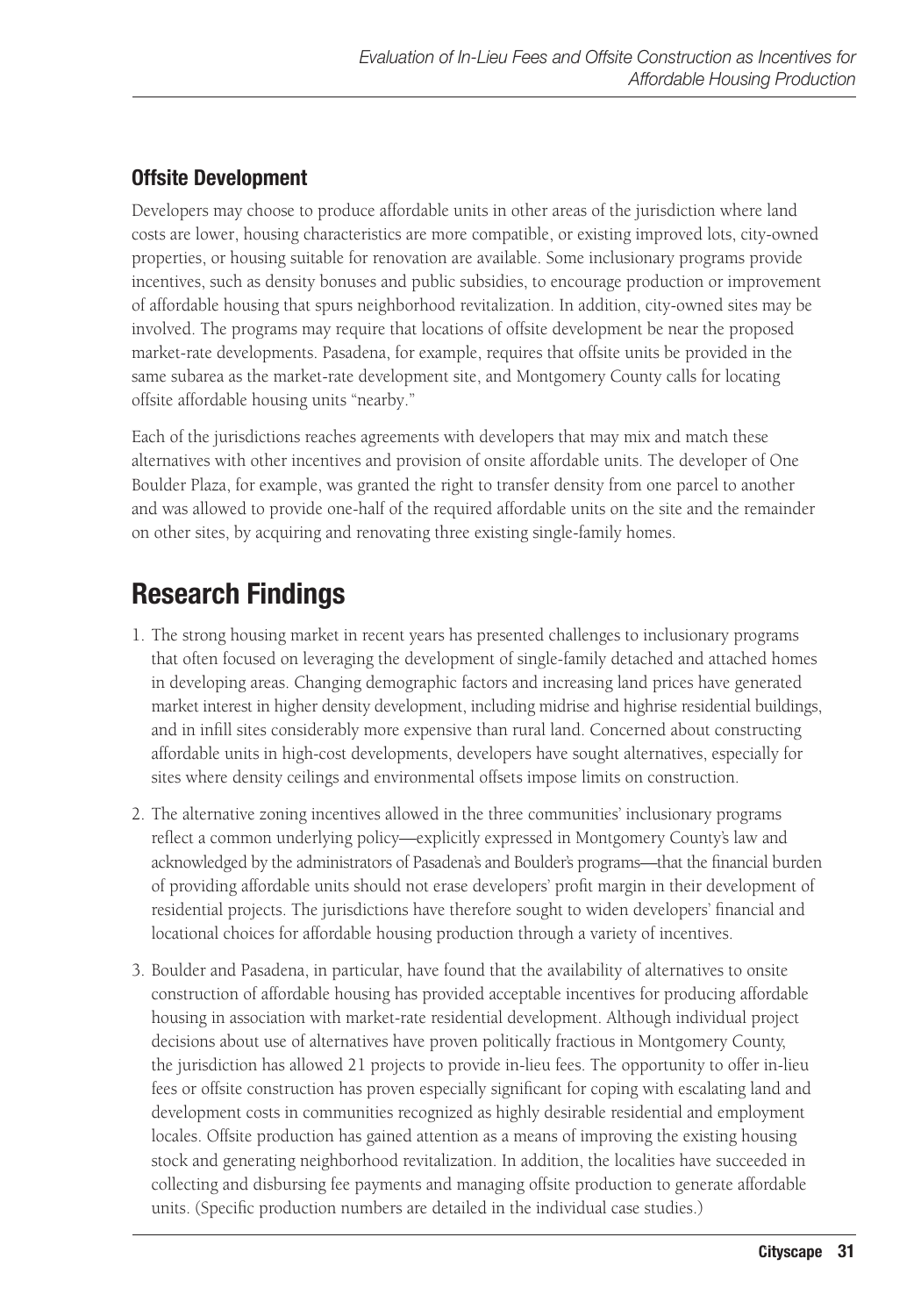4. The case-study research shows that developers clearly make choices of onsite production, fee payments, or offsite production that depend on the types of units involved, financial factors such as land and development costs, and city administrative procedures that promise an efficient means of meeting their affordable housing obligations. Developers' choices, however, can be subject to influence or negation by the local government.

Pasadena's experience indicates that developers will make decisions about when, where, and how to meet affordable housing requirements based on the factors mentioned previously. In the first years of Pasadena's program, when developers were mostly building rental housing, they found it feasible to provide affordable units on the site. As development of ownership units boomed in the mid-decade years, especially in and near downtown and largely on infill sites, land and construction costs and sales prices escalated quickly. The market preference for condominiums also added sizeable service fees to housing prices. These factors encouraged developers to contribute fees rather than choose onsite production of affordable units. In recent years, as more developers have returned to producing rental housing, onsite development of affordable housing has increased. The flexibility of the program is demonstrated through the changing choices of developers, although Pasadena's program administrators have played a significant role in working out details of the resulting developments.

Montgomery County officials, however, have taken a more active part in approving or limiting developers' choices. Theirs is fundamentally a case-by-case approval process in which citizens' concerns and attitudes have affected the county's decisions.

5. These programs in upscale communities have not yet included manufactured housing. Possibly, the absence of such housing is due in part to the small number of units in most projects and the project locations in built-up central areas in which manufactured housing is uncommon. Communities could readily apply inclusionary approaches and incentives that could be productive in housing markets suitable for manufactured housing.

# **Current Issues With Incentives**

1. Montgomery County's experience highlights one difficulty with the use of in-lieu fees: the problem of explaining the basis for the fees. The economic relationships between the price or rental levels of market-rate and affordable units are complex, especially given the variety of housing types that may be developed over time. Experts can produce financial analyses that propose presumably valid fees, but the average person seldom cares to peruse the reports and relies instead on trusted officials to make the right decisions. Pasadena's fee levels might be questionable to some but appear acceptable to developers and to most citizens. Montgomery County officials, however, have encountered political turmoil over the use of in-lieu fees. In part, this problem may arise from the county's project-by-project studies and procedures that define appropriate fees based on individual project characteristics, rather than a single "master" study that establishes fees for development of certain types in certain areas, as is the case in Pasadena. According to interviews conducted for this study, it also appears that developers' use of in-lieu fees have become popular targets for antigrowth or slow-growth groups, which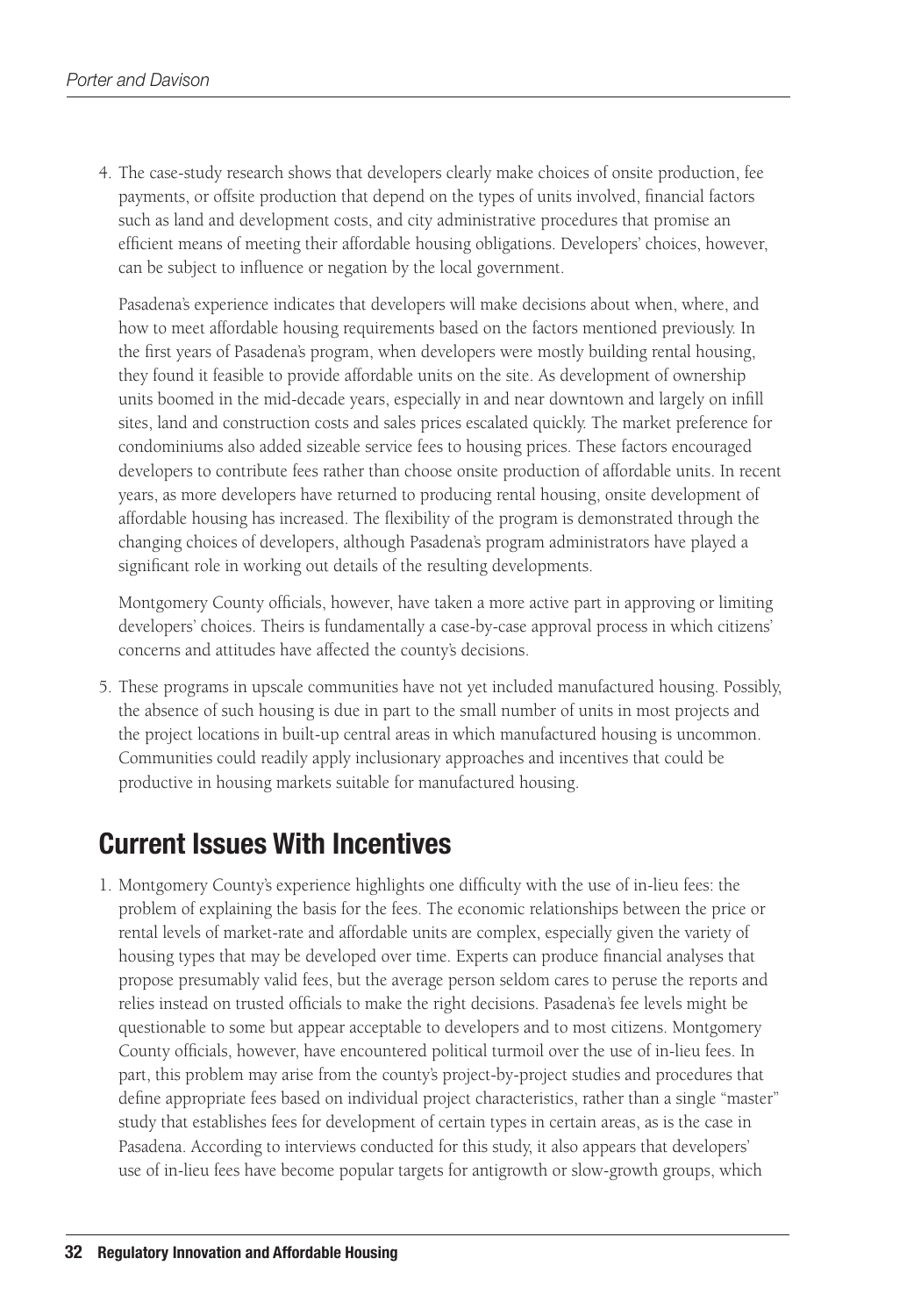characterize fees as developer "buyouts." To some extent, to such groups, the use of fees has become an unwelcome symbol of the eagerness of county officials to support new development in built-up areas.

- 2. Both in-lieu fees and offsite production tend to reduce the inclusionary aspect of the programs by allowing production of market-rate developments with less or no incorporation of lower income households. Some programs, however, require location of affordable units in nearby areas that can widen the neighborhood mix of housing. Also, to the extent that offsite development stimulates rehabilitation of existing housing and revitalization of neighborhoods, such development provides value for the community as a whole.
- 3. The three programs have demonstrated in a number of cases the willingness of administrators and public officials to combine a variety of measures for developers to contribute to the production of affordable housing—trading off some onsite development for construction or renovation of desirable housing types in other locations, for example. More applications of this flexible approach to reaching agreements with developers to improve the mix and location of affordable units would add value to the inclusionary concept.
- 4. The program managers in all three communities repeatedly underscored the fact that inclusionary program incentives for producing affordable housing should be considered as only one effort in an array of programs that provide financial support and management of the jurisdiction's stock of affordable housing.

# **Case Study 1 Boulder, Colorado Inclusionary Zoning Program**

Boulder, Colorado, lies about 35 miles northwest of Denver, in the Front Range of the Rocky Mountains. Its scenic setting has drawn many high-income residents and attracted substantial development of major corporations and technology companies. It is also the home of the University of Colorado at Boulder, which has a student body of about 30,000 students and about 7,000 faculty members. In the 1970s, Boulder won national attention because its citizens voted for a variety of regulatory controls on development that have successfully tempered its rate of growth. Arguably, growth controls contributed to a housing market featuring many high-cost homes and, at the same time, many low-priced rental units. In 2000, the increasing shortage of affordable housing led the Boulder City Council to adopt a housing policy to make 10 percent of Boulder's housing affordable by 2011. According to growth projections, this action would require the creation of 2,700 additional affordable units. In 2000, the council adopted an inclusionary zoning program as part of a series of programs to reach that goal. In 8 years, the program's requirements and incentives have resulted in the production of 306 residential units.

### **Overview of Boulder**

As of 2006, the city of Boulder estimated a population of 92,474 (not including many university students in dormitories not counted by the Census Bureau). As the largest municipality in Boulder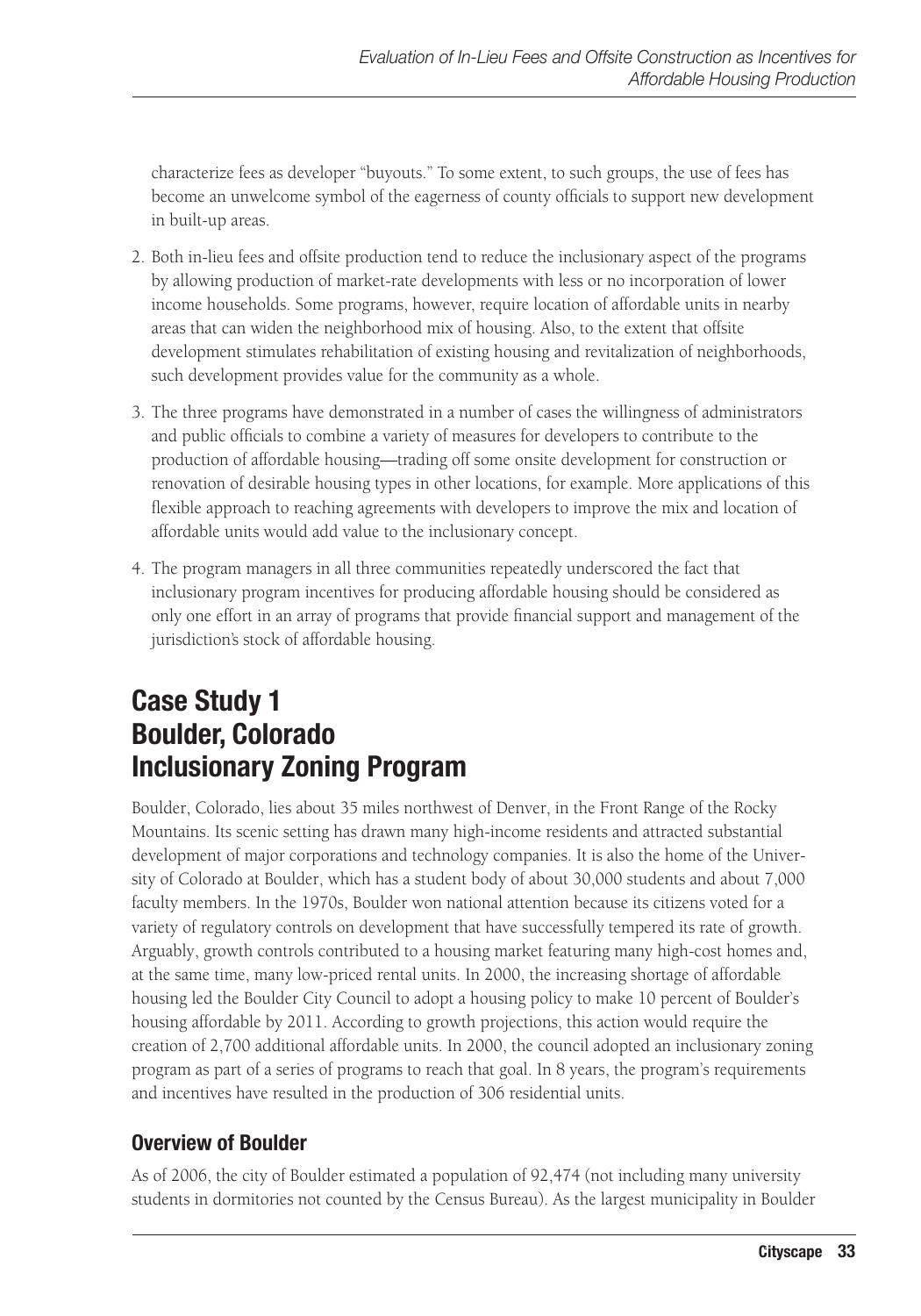County and its economic center, Boulder is home to the University of Colorado at Boulder and to a number of major corporations and technology companies. Because of Boulder's desirable location and the growth of the local economy, which has brought many new jobs to the area, demand for housing has increased rapidly.

Boulder is a wealthy community by many standards. As of 2006, the median household income in Colorado was \$64,614, while in Boulder it was substantially higher at \$89,184. According to the Census Bureau, more than 28 percent of Boulder household incomes topped \$100,000, compared with about 20 percent of the households in Colorado. Boulder's high median income, however, is matched with a high poverty rate.

The Boulder housing market reflects the household and income distribution with many high-cost homes and many low-priced rental units. Owner-occupied housing is a smaller portion of the housing stock than in the county or state. The prices of single-family units are the highest in the county, but prices for attached housing, condominiums especially, have a wide range, depending on location and age. Rental units form a large portion of the stock, with rental rates close to the county average.

The housing market is strongly affected by the university population. Many students seek affordable rental housing. Also, many of the middle-income staff and faculty who work at the university seek housing affordable at their income level. Because of regulatory restrictions on the annual level of new construction and an urban growth boundary that restricts the area where new development can occur, the housing supply has grown very slowly. All these factors tend to push up the price of housing overall.

### **Housing Concerns**

Boulder adopted an inclusionary zoning ordinance in 2000 in response to growing concerns about the lack of affordable housing and the declining diversity of the city's population. The shortage of affordable housing resulted in most of the labor force for Boulder's employers having to commute from more affordable locations, leading to traffic congestion, pollution, and urban sprawl. With housing construction not keeping pace with job growth, the price of housing has increased rapidly at the rate of 4.8 percent a year since 1980. In 2006, the median price of a single-family home in Boulder was \$455,900, nearly double the median price of \$232,900 in the state. Only 8 percent of the for-sale units in the city are affordable to the median-income household in Boulder. As of 2006, a more affordable segment of the housing market was the stock of condominiums, in which the median value was about \$192,000. In addition, rents in the city of Boulder were comparable to rents in Boulder County, at \$948 and \$924, respectively. In addition, a very large portion of the households in Boulder is composed of unrelated individuals—58 percent—much higher than the percentage of households in that category in the state. The influence of the university, with many students living off campus, is a big part of this unrelated individuals household segment.

In 2000, the City Council began implementing recommendations in the *Housing Implementation and Funding Task Force Report*. The new housing policy called for 10 percent of the housing in Boulder to be "permanently affordable" by the year 2011. The city has defined "permanently affordable" housing as housing units under covenants recorded against the deed of the property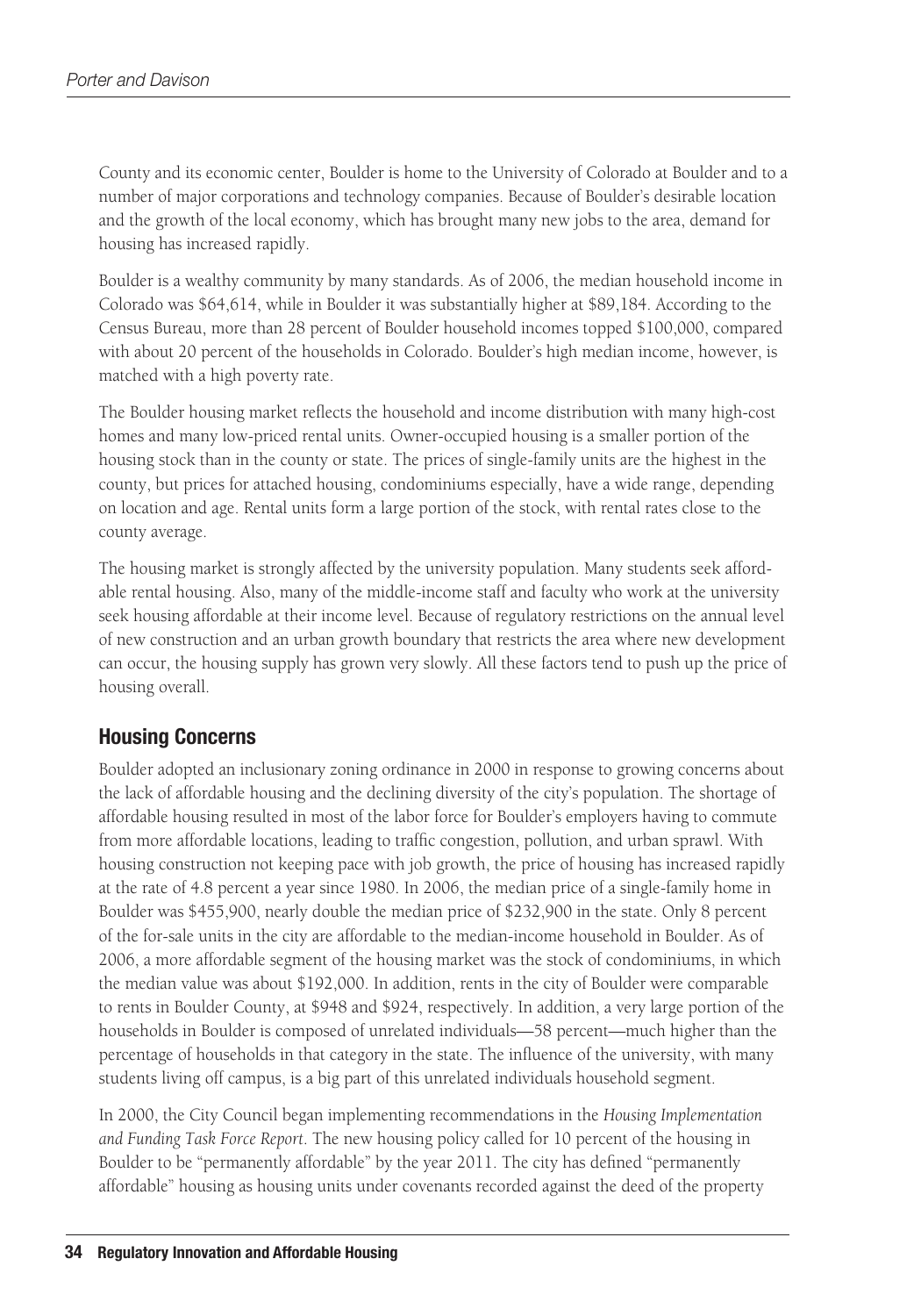that restrict the future rents or sale prices to be affordable to people within the income ranges specified. The city's definition of affordable is quite broad, and the categories of housing that come under this rubric are quite varied. The targeted household incomes range from under 30 percent up to 80 percent of the Area Median Income (AMI). The desired mix of household incomes served is to be as follows:

- • 14 percent of new affordable housing available to households below 30 percent of AMI.
- • 48 percent of new affordable housing available to households between 30 and 60 percent of AMI.
- 38 percent of new affordable housing to households between 60 and 80 percent of AMI.

The proposed affordable housing types range from homeless shelters, group homes, congregate care, and rental housing to homeownership.

The policy translates into a goal of 4,500 affordable units, based on the projection of 45,000 total households in the city by 2010. In 2000, 1,800 permanently affordable units existed, resulting in a need for 2,700 additional units to be provided. The goal is further broken down to a mix of 39 percent owner-occupied and 61 percent renter-occupied units. The city also recognized that the combination of growth restrictions and a shortage of developable land would require that 55 percent of the additional affordable housing, or about 1,500 units, would come from the existing stock, and 45 percent, or about 1,200 units, from new construction.

To achieve this goal, the city is using several housing programs in the Boulder toolbox, including the inclusionary ordinance. Other housing programs include the Community Development Block Grant (CDBG) program, HOME, federal Low-Income Housing Tax Credit (LIHTC) Program, Housing Choice Voucher Program (HCVP), public housing programs, local and state homeownership programs, and housing trust funds. The Department of Housing and Human Services of the City of Boulder administers these programs.

Annually, the city measures progress toward the affordable housing goal. As of early 2008, the city believes it is 65 percent of the way toward achieving the goal, with a little more than 1,000 units produced since 2000. The remaining units required to meet the goal would include 900 units from the existing housing stock and 571 units of new construction.

### **Inclusionary Requirements and Incentives**

The inclusionary ordinance affects only developments of for-sale housing. For rental developments, no onsite units are required due to a state law that prohibits the city from controlling rents. Developers can purchase and rehabilitate units, however, and sell them to the Boulder Housing Authority for rental as HCVP units or public housing.

### **Minimum Development Size**

Five units for onsite units. Some restrictions also apply to developments ranging from single units to four units.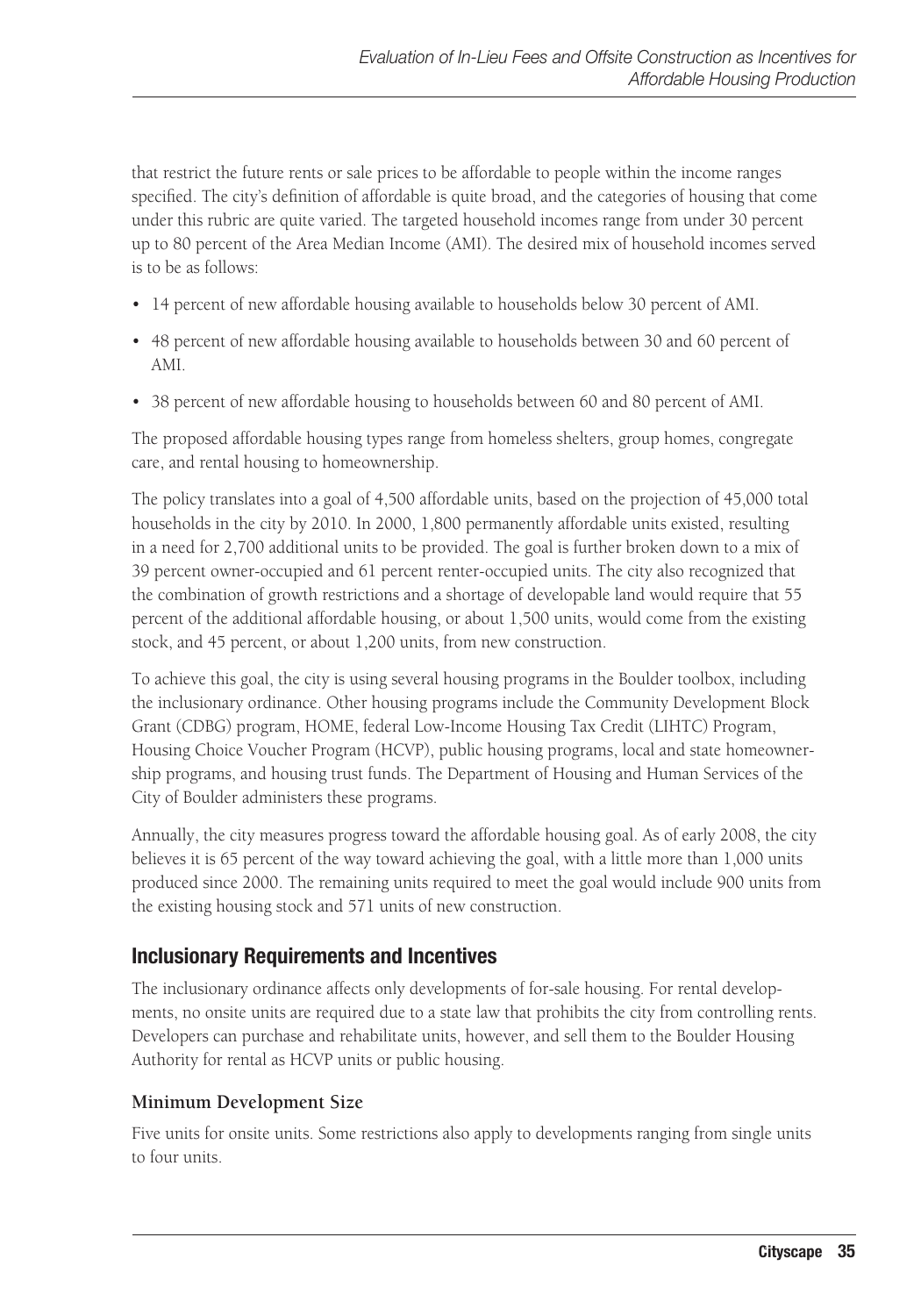### **Percent Affordable Required**

20 percent.

### **Maximum Income Level**

HUD low income or 68.5 percent of AMI (in Boulder, \$41,700 for a one-person household to \$53,650 for a three-person household).

Also includes an asset test. Adjusted periodically with new income statistics.

### **Term of Affordability**

Permanent affordability is required, but no minimum time of occupancy by one household is established.

### **Sale Prices**

Set by the city, based on size, number of bedrooms, and type of unit; based on affordability to people in the income range.

### **Maximum Size**

1,200 square feet or 80 percent of the size of the market-rate units. Livability guidelines have also been developed to make sure the units are well designed.

### **Selection of Purchaser**

After the city advertises the units, people who are interested in the housing units may sign up to be considered as purchasers. If more households are interested and qualified than the number of units available, the city conducts a lottery. Preferences are given to those who live and work in the city, with six categories of preference levels. Purchasers may not own another home at the time of purchase. Homeownership classes are required.

### **Resales**

The city has a listing of resales available to the public in the designated income categories. Resale prices are set by including an appreciation rate equivalent to the increase in the median income and based on any capital improvements made by the owner that can be documented. Appreciation allowed per year has averaged 1.75 percent from inception of the program through 2006. In some circumstances, the city provides a downpayment assistance grant.

As of the end of 2007, the inclusionary housing program had produced 241 for-sale units and 65 rental units through onsite or offsite construction. In-lieu fees, however, are paid into a fund that includes other funding sources, and the production of affordable units by this fund cannot be traced directly to the in-lieu payments. Therefore, the total production by the inclusionary program is somewhat larger than the 306 units specified above.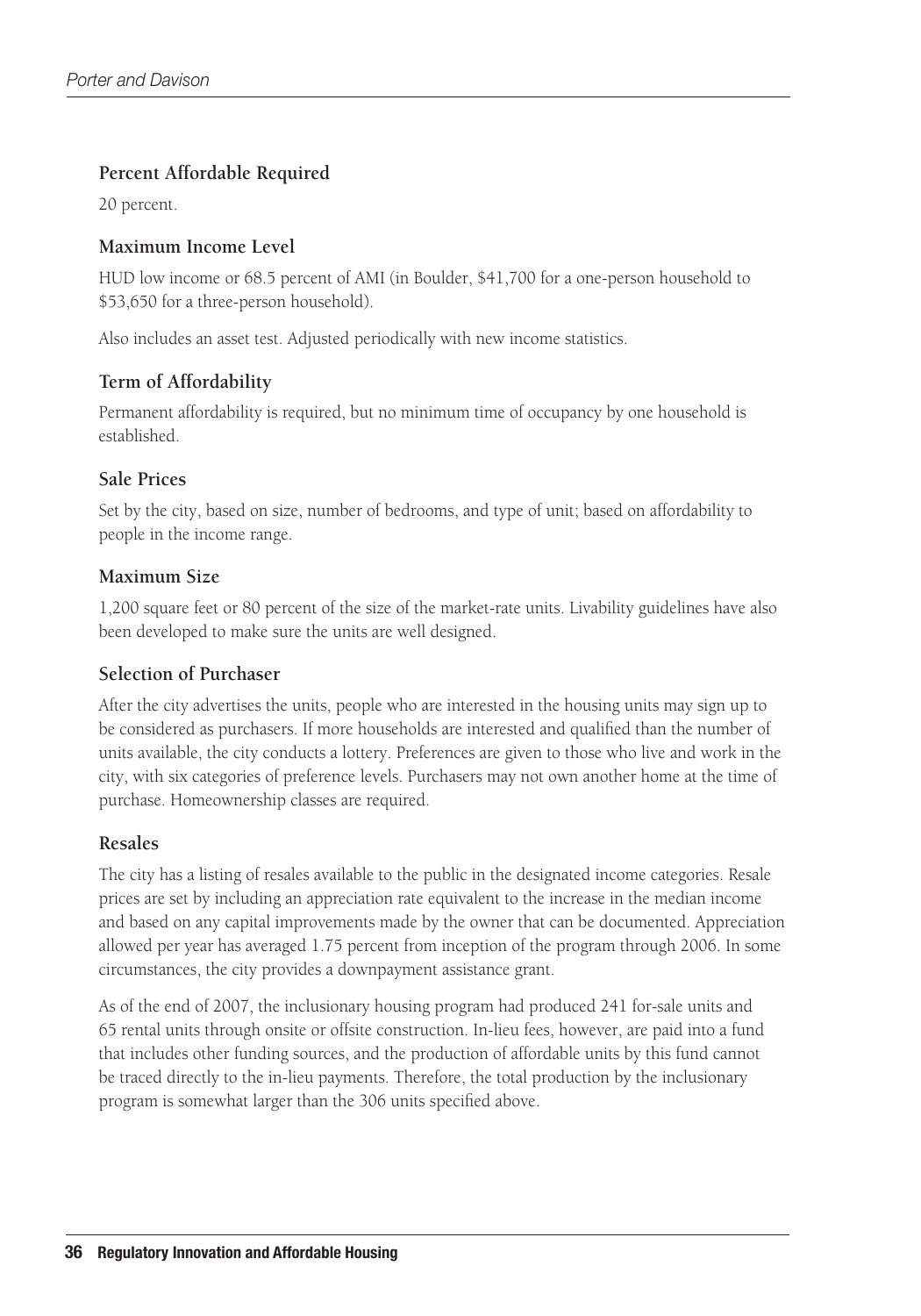### **Options Available to Developers**

If developers want to avoid building for-sale affordable units on the site, they must fulfill one of the other affordability options, including making a cash payment, donating land, or rehabilitating an existing unit and selling it to an eligible household or turning it over to the city for low-income rentals. (According to city staff, the council wanted to give developers their choice of options to make the policy more flexible and not discourage new development.) In some unusual cases, the city manager must approve the agreement. For-sale developments are strongly encouraged to provide at least 50 percent of the affordable units on the site. The onsite portion is required to provide new homeownership units available to people whose incomes are 60 to 80 percent of AMI. A building permit cannot be obtained until the agreement between the city and the developer is executed. The options include the following.

### **Cash Payment**

Called cash in lieu, or CIL, this fee is set each year as the required payment in lieu of providing an affordable unit on site. The fee in place in 2008 for the 50 percent of units not provided on site is \$106,149.47 per unit for townhouses and multifamily units and \$123,133.78 per unit for detached, single-family homes. If the developer chooses to provide less than 50 percent of units on site, the fee per affordable unit increases by 50 percent. The fee goes into an affordable housing fund administered by the city. The fund is used to subsidize other developments targeted to households under 68.5 percent of AMI, developed by nonprofit organizations or the Boulder Housing Authority. The cash-in-lieu payments typically are used to fund rental units for lower income households.

Because many developers have opted to pay the cash in lieu, \$8.6 million has been collected since the program's inception. These funds have been merged with other funds, making it impossible to determine how many units or what type of units this money has provided.

### **Land Dedication**

Credit for the number of units required is based on the value of the land plus a 50-percent add-on for development expenses. Land donations have not occurred to date, but, if they had, they could provide for new construction of units in a variety of income ranges.

### **Provision of Offsite Units**

The offsite option allows a developer to acquire existing units and sell them to households with incomes up to 68.5 percent of AMI, thereby providing units out of the existing stock of housing. If a developer building a condominium buys and rehabilitates a single-family unit that the city views as desirable for affordable housing, the city may reduce the number of units required, because the single-family house is larger and more suitable for a family. Two developments have provided offsite units: one provided eight units and the other four units.

### **Project Examples**

• One Boulder Plaza, a development of 300,000 square feet, is located in the heart of downtown Boulder on a redevelopment site. Completed in 2003, it is a mixed-use development, with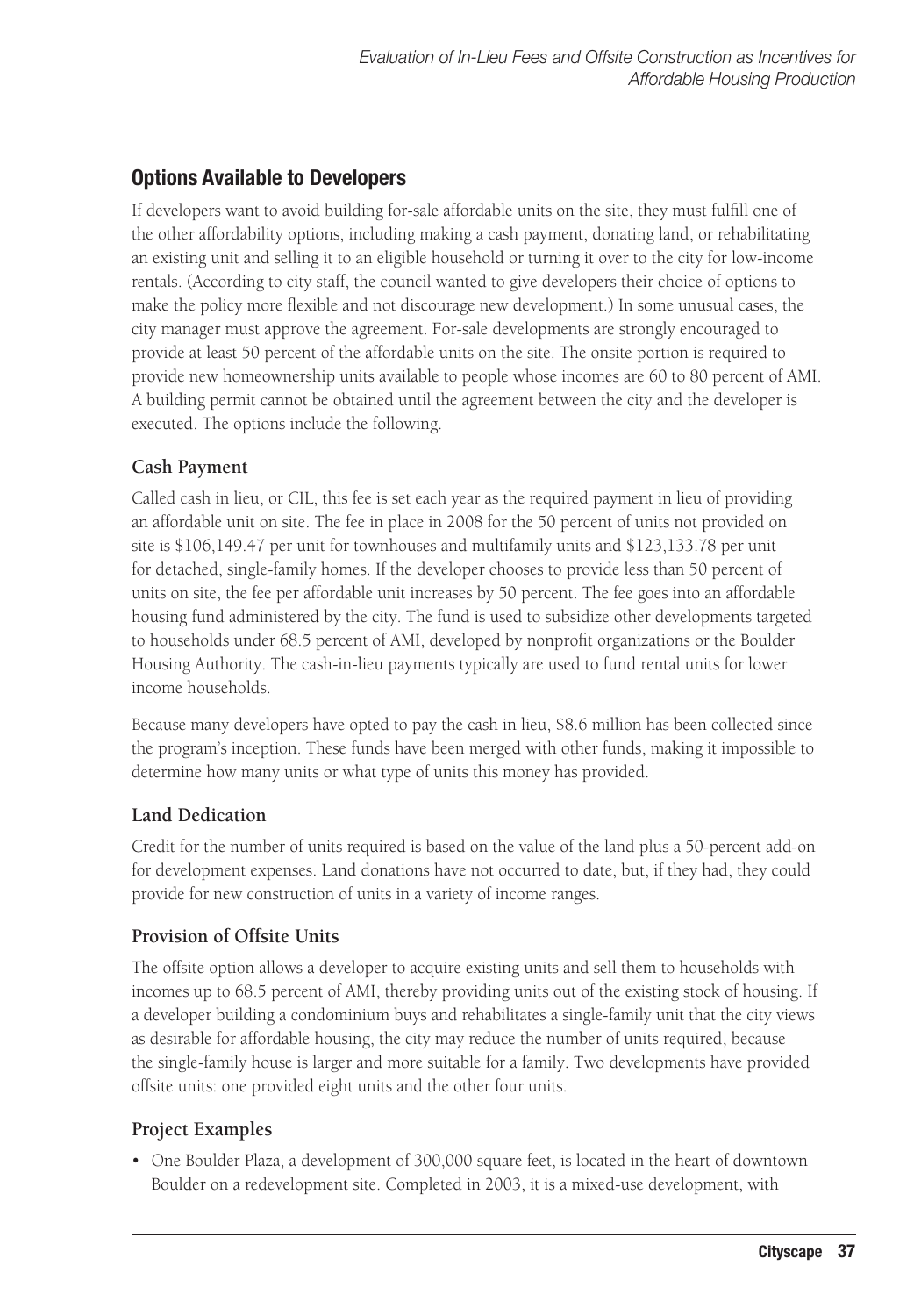office, retail, and residential development, served with structured parking. The site is close to all the desirable amenities of Boulder and many employment opportunities. The 3-acre site has a permitted floor-area ratio (FAR) of 2.2. It is divided by 13th Street, creating two parcels. The developers were granted the right to transfer residential and nonresidential densities between the two parcels. The residential units are on the eastern parcel. Of the 27 residential units, 3 are permanently affordable. The developer chose to provide one-half of the required units on site and to provide the remainder of the requirement by buying 5 existing single-family homes and making them permanently affordable. Because the single-family units were large enough for families, the city regarded them as "equivalent" to eight one- or two-bedroom condominiums on site. Recently, the developer asked to repurchase the onsite affordable units and sell them at market rates, then donate the proceeds to the city, a proposal that was turned down.

• The Holiday Neighborhood development is a redevelopment of a former drive-in theater in North Boulder at Lee Hill Road and US Route 36. The Boulder Housing Authority is the master developer of the property, known as Boulder Housing Partners (BHP). The city originally bought the property with a CDBG Section 108 loan. The city eventually sold the site to BHP, with the understanding that affordable housing would be a major element of the development. BHP selected four builders to build the units. The total number of units will be 333, of which 138 will be permanently affordable, a higher number than required by the inclusionary housing ordinance. These units are scattered throughout the development and include 56 rental units and 82 ownership units. The prices of the affordable ownership units range from \$89,000 to \$165,000. The prices of the market-rate units range from \$240,000 to \$500,000.

The city provided several subsidies, such as reduced development fees, a density bonus, and waiver of excise taxes. These benefits allowed BHP to sell the lots at reduced prices to the four builders: Peak Properties, Coburn Development, Wolff/Lyon, and the Affordable Housing Alliance. The development also includes a cohousing development, a mixed-use main street area, and carriage houses over the garages of some units.

• The Dakota Ridge development of 57 acres was begun in 2001 and completion is expected in 2010. The development consists of 390 units, 260 of which will be multifamily. Of these units, 78 will be permanently affordable, at a price of \$150,000 for an 1,100-square-foot house. In an earlier phase, the developer provided a cash payment of \$220,000 to the city as a subsidy to the Boulder Housing Authority to purchase 13 townhomes, which will be made available and affordable to low-income renters as part of the Reduced Rent Program, which accepts HCVP vouchers.

### **Current Issues About Options**

Based on discussions with city staff and several developers, reviews of city reports, and an indepth study prepared by the University of Colorado Real Estate Center and Leeds School of Business (Lewandowski, Thibodeau, and Wobbekind, 2008), three issues can be raised about the use of the alternatives offered as incentives in Boulder's inclusionary program:

1. The cash-in-lieu payment amount is the same for all areas of the city. Because values of units vary considerably across neighborhoods, the cash option is very appealing in the expensive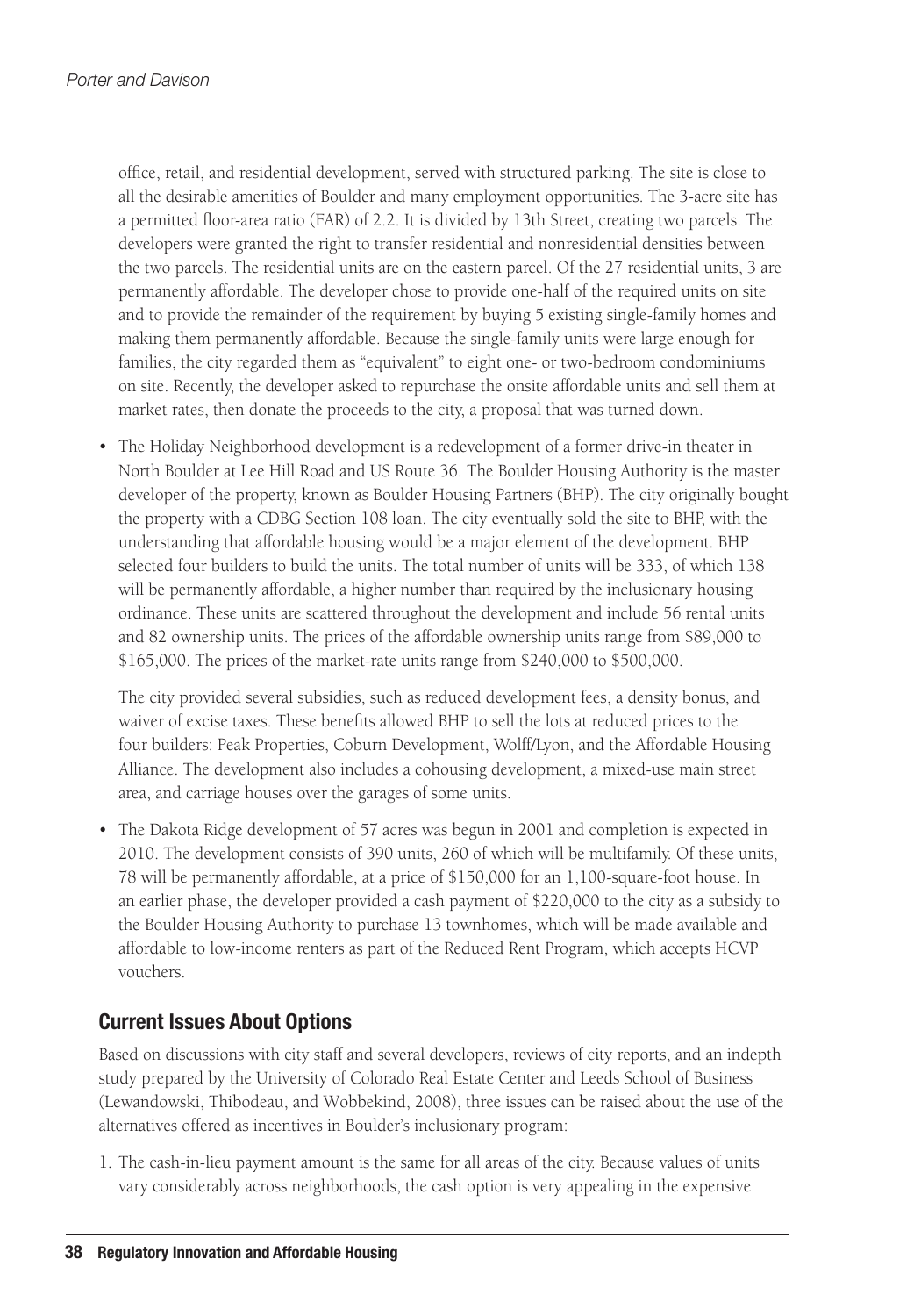areas of the city, such as downtown. This area tends to be developing with high-priced condominiums, which are not family oriented and have high condominium fees. In addition, Boulder's strong preference for the onsite location of one-half of the required affordable units may not be appropriate in these areas, where it might be better for the city to discourage onsite units and to accept cash-in-lieu payments.

- 2. Given the shortage of available land, the land donation option is not a realistic option for most developers.
- 3. The offsite option has been used only twice. Reportedly, the cost of buying an existing unit, the effort of renovating it to city standards, and the time and difficulty involved create financial uncertainty and extended effort by a developer. These factors may lead the development community to avoid using this option.

As a result of these issues being raised after several years of experience with the program, the city plans to reevaluate how the program is working within the broader context of the city's affordable housing needs.

### **Overall Program Issues in Boulder**

Discussions with city officials indicated a number of issues arising from the inclusionary program to date. These issues may lead to future program alterations.

### **1. Targeted Households**

The city's policy is oriented to serving low- and moderate-income workers, particularly those with families, yet the program is generating a substantial number of small condominiums that do not serve families. Developers are building apartments near the university intended for students, whereas the offsite option could produce units located in areas more desirable for the citywide needs of families and working people.

### **2. Condominium Prices and Fees**

High condominium fees may make it difficult for moderate-income households to afford both the mortgage and the fees. The current pricing formula uses an average condominium fee. A requirement for payment of the full condominium fee would drive down the sales price of the unit, which then could lead developers to build fewer onsite units and pay the cash in lieu instead.

### **3. Price Appreciation**

The current policy allows the unit owner to capture only 3.5 percent of home-price appreciation, and average annual appreciation allowed has been 1.7 percent, which increases the effective cost of housing and may discourage some buyers from purchasing affordable units. In comparison, the Leeds School of Business study observes the irony that it is more cost-effective for lower income householders to buy a market-rate unit in nearby areas, which defeats one purpose of the program.

### **4. Restrictive Conditions**

A combination of factors has dampened production in the inclusionary program, including the lack of available land, the capping of the city's annual growth rate, and the 55-foot cap on building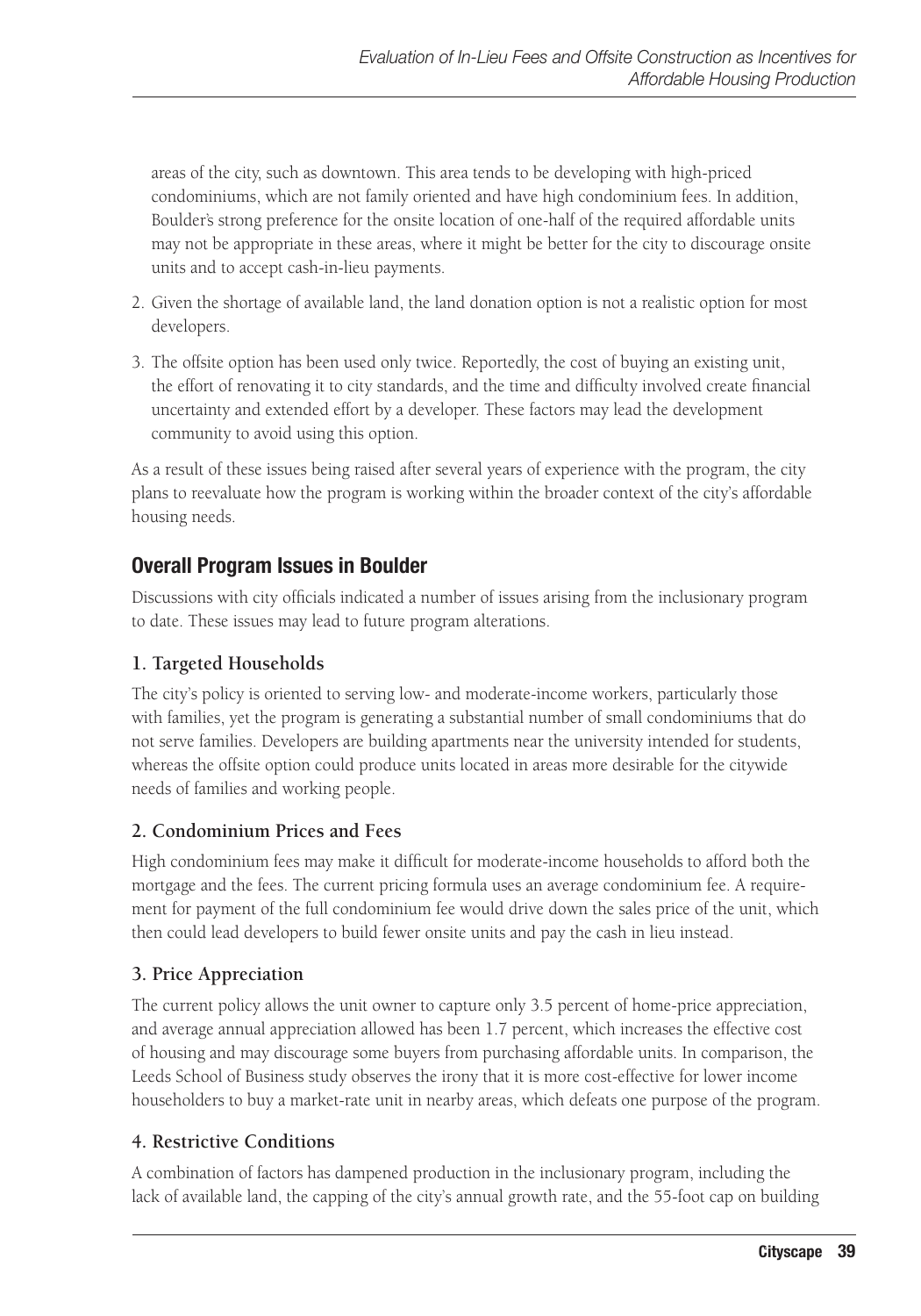height that constrains density. Although the growth cap can be overridden if a development provides 35 percent or more affordable units, this approach may work well only for nonprofit developers or those using programs such as the LIHTC Program. In addition, the lack of available land has prevented the use of the option of providing land to the city.

### **5. Private vs. Public Subsidy**

The Leeds School of Business study makes the point that the actual cost to the developer to produce units is much higher than the affordable unit sales price. Depending on the market, this privately borne subsidy could drive up housing costs for market-rate buyers. Others argue that the program decreases what developers will pay for land, or that a developer will charge what the market will bear anyway, so the cost of the market-rate units is no higher than it would be without the program; instead, the landowner's or developer's profit would decrease.

### **6. Narrow Range of Affordability**

The program is expected to serve workers in critical industries, such as city employees, and those in needed industries, such as the university, health care, and retail. The narrow income range of the households allowed to participate in the program may not serve the full range of employees who are being targeted for assistance.

### **7. Consideration of Existing Assets**

Potential owners and tenants can skirt the limits on their existing assets by transferring them to their businesses. The asset test allows some retirement savings but may be so strict as to rule out many people who are near retirement.

### **8. REALTORS'® Role**

New buyers' limited use of a REALTOR® leaves buyers without an advocate, putting first-time buyers at a disadvantage. The city provides homebuyer counseling, and the REALTORS® have agreed to limit their commission to 2.5 percent, well below the typical commission rate of 6 percent.

# **Case Study 2 Montgomery County, Maryland Moderately Priced Dwelling Unit Program**

The Moderately Priced Dwelling Unit (MPDU) program of Montgomery County is one of the best known and most productive inclusionary zoning programs in the nation. The county's experience with the program, established 34 years ago, has been studied and written about by dozens of researchers, and many communities throughout the United States have borrowed aspects of the program. *Governing Magazine*'s cover story in April 2000 called MPDU the "nation's most innovative affordable housing program" (Swope, 2000: 18–22).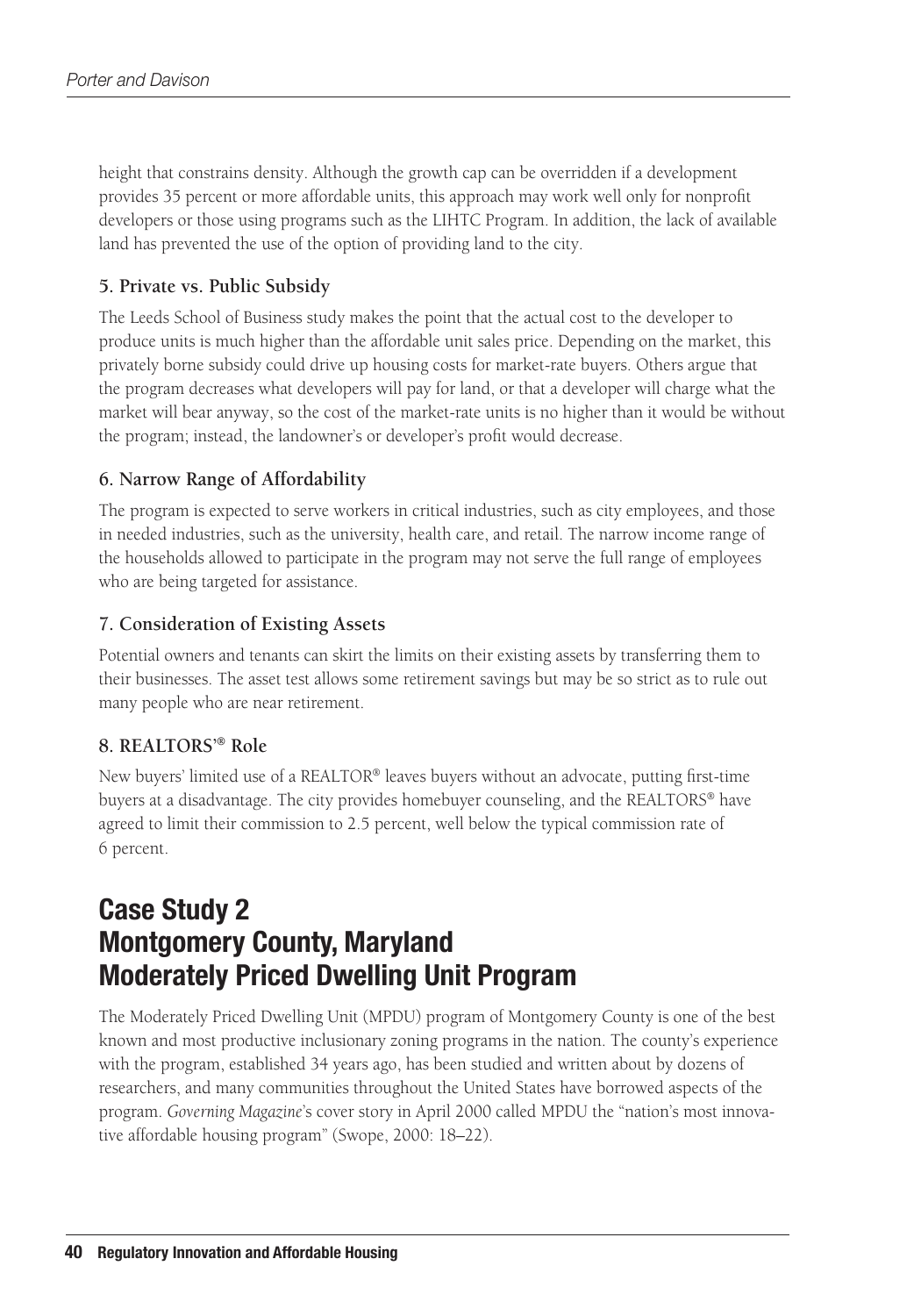### **The Jurisdiction**

Montgomery County, Maryland, lies on the northwestern boundary of the District of Columbia and is bordered on its western edge by the Potomac River. Once primarily agricultural, the county began suburbanizing in the 1890s with the development of Chevy Chase and other communities connected by trolley lines to the District of Columbia. The tremendous expansion of the Washington, D.C. metropolitan area following World War II spread quickly into Montgomery and other close-in counties in Maryland and Virginia, turning sedate older communities, such as Bethesda and Rockville, into bustling regional centers. Over a period of more than 60 years, the county has earned a reputation for comprehensive, imaginative, and aggressive planning and growth management. Basing development plans on its "Wedges and Corridors" General Plan approved in 1969, the county has actively promoted transit-oriented development and designated the northern one-third of the county as a farmland protection area conserved through zoning and transferable development rights.

The Census Bureau estimated the county's population at 932,000 in 2006. As much urban as suburban in character, the county represents the Washington, D.C. region's second largest employment base. Nearly 60 percent of the county's residents work within the county, and substantial intensification of development is taking place in regional commercial, employment, and residential centers. The residents of Montgomery County are well educated and receive high incomes relative to the region, the state, and the United States as a whole. The county's excellent educational and park systems continue to mark it as one of the most desirable residential areas in the Washington, D.C. region.

Especially during the past two decades, the county's population has been diversifying. In 2006, 17 percent of its residents were African American, 13 percent Asian, and nearly 9 percent Hispanic. Residents' housing needs also have been diversifying: townhouses and apartments now comprise nearly one-half of all homes.

### **Concerns for Affordable Housing**

Like many other jurisdictions viewed as desirable residential areas, Montgomery County has experienced a continuing increase in housing prices over several decades. By 2006, the median price of a new single-family detached home was \$881,600 and for a townhouse was \$518,510. Through 2007, prices for older homes in some down-county desirable neighborhoods escalated by 10 or more percentage points per year. As early as the late 1960s, however, housing advocacy groups were concerned about the diminishing supply of affordable housing, especially for lower income workers migrating to the county. In 1970, a grassroots coalition led by the League of Women Voters and Suburban Maryland Fair Housing encouraged the Montgomery County Council to introduce a bill that called for builders to supply a share of all units in new residential developments at affordable prices—an inclusionary zoning program.

The idea was received with faint enthusiasm. At that time, a similar proposal introduced in Fairfax County, Virginia, just across the Potomac River, was successfully challenged in court as an unfair taking of private property. Other issues about Montgomery County's program quickly surfaced: resistance to the idea of requiring owners of expensive homes to live alongside lower income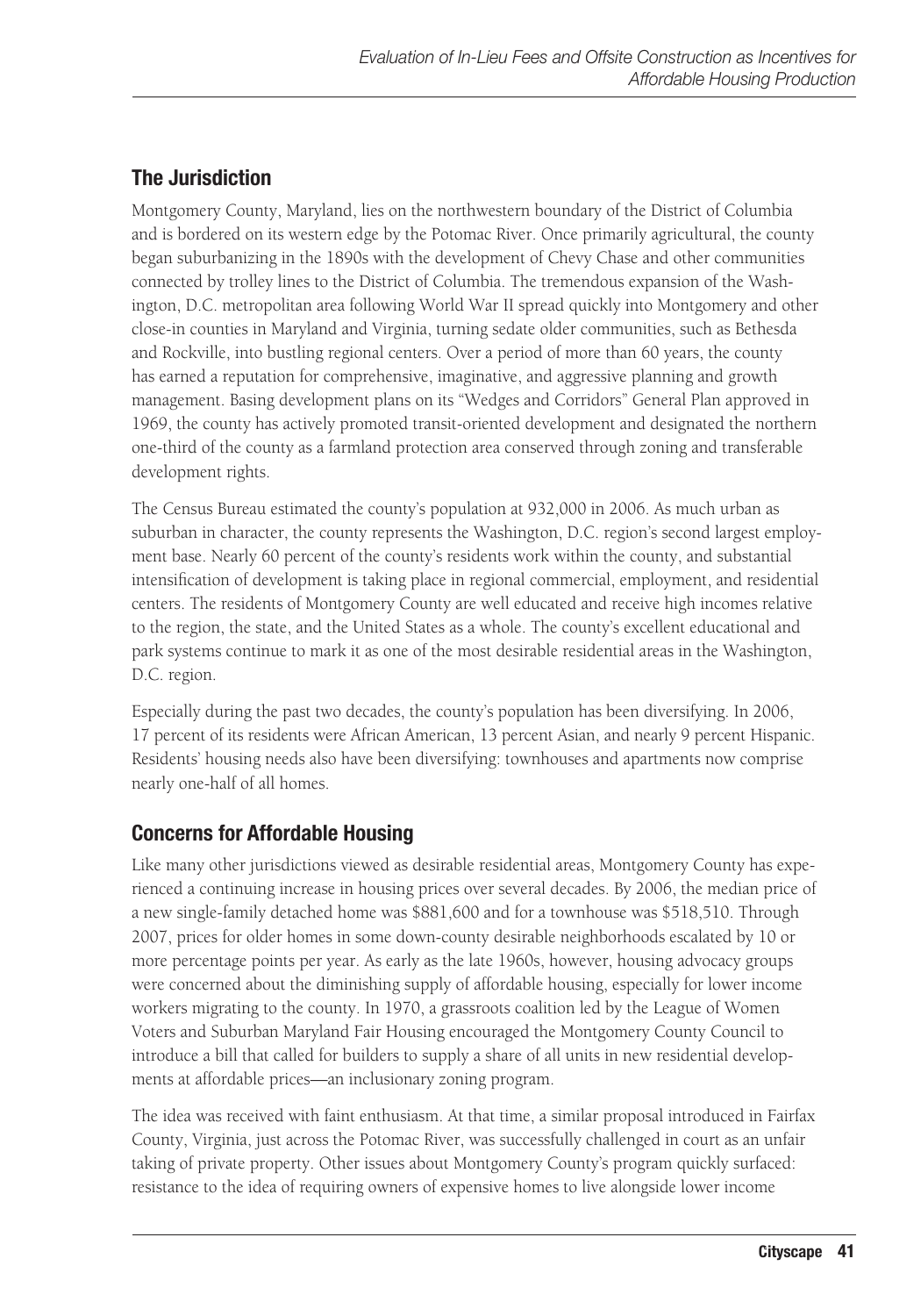neighbors, possibly reducing the value of market-rate homes; the views of civic associations that density bonuses amounted to wholesale rezoning that left large-lot development unprotected; and the certainty of liberal groups that developers reaped earnings that made density bonuses unnecessary.

Nevertheless, the legislation was introduced in the spring of 1972 and the County Council worked for more than a year to assuage concerns. Several events helped swing council opinion in favor of the bill: A report issued by the Montgomery County Project for Low- and Moderate-Income Housing linked the county's continued economic growth to the availability of affordable housing; a housing advocate was elected County Council president; and the legal issues posed by the Virginia law (in a Dillon Rule state) were seen to be irrelevant in powerful Maryland counties, especially with the provision for compensatory density bonuses. Ultimately, the law was rewritten to emphasize its intent to aid young working families rather than to overcome racial and economic exclusion. The council unanimously approved the bill in October 1973. Although the probusiness Montgomery County Executive vetoed it, the council overrode the veto and the bill became law on January 21, 1974.<sup>2</sup>

As of 2005, the program had produced more than 12,000 MPDU units. The program has generated 8,527 for-sale units and 3,520 rental units since 1976. The average annual MPDU production rate of for-sale units has been about 280 units; another 200 units a year are protected from resale under the county's right-of-first-refusal policy. The county's housing programs have also produced a similar number of low- to moderate-income units through funding by federal and state subsidy programs. The Housing Opportunity Commission (HOC) of Montgomery County purchases units that are rented to households with low or very low incomes. The HOC currently owns more than 1,600 MPDUs, some of which are rented at market or moderate-income rates, and it has a waiting list for HCVP certificates of about 14,000 households. About 8 percent of residential construction permits per year are for MPDUs, and the average production rate ranges from 200 to 400 units per year, depending on levels of market-rate housing development.

### **The Evolution of the MPDU Program**

Both public administrators and the private developers and builders who produce the housing units implement the MPDU program. For residential projects affected by program requirements, the county's MPDU office within the Department of Housing and Community Affairs (DHCA) enters into agreements with builders for staging the construction of the required units, establishes the MPDU sales and rental prices, and oversees the selection of potential buyers and renters. Builders acquire sites and prepare subdivision plans, obtain building permits, and construct the housing. DHCA, often working with the landlord/tenant section of the county attorney's office, enforces the occupancy and resale provisions of the law.

The basic program elements established in 1973 are as follows.

### **Application to Residential Projects**

At the outset, all new residential developments of 50 units or more in areas zoned for 1/2 acre or smaller lots were required to include MPDUs. The law called for 15 percent of total units to be

<sup>2</sup> Montgomery County Zoning Ordinance (Chapter 59, Montgomery County Code 1994, as amended).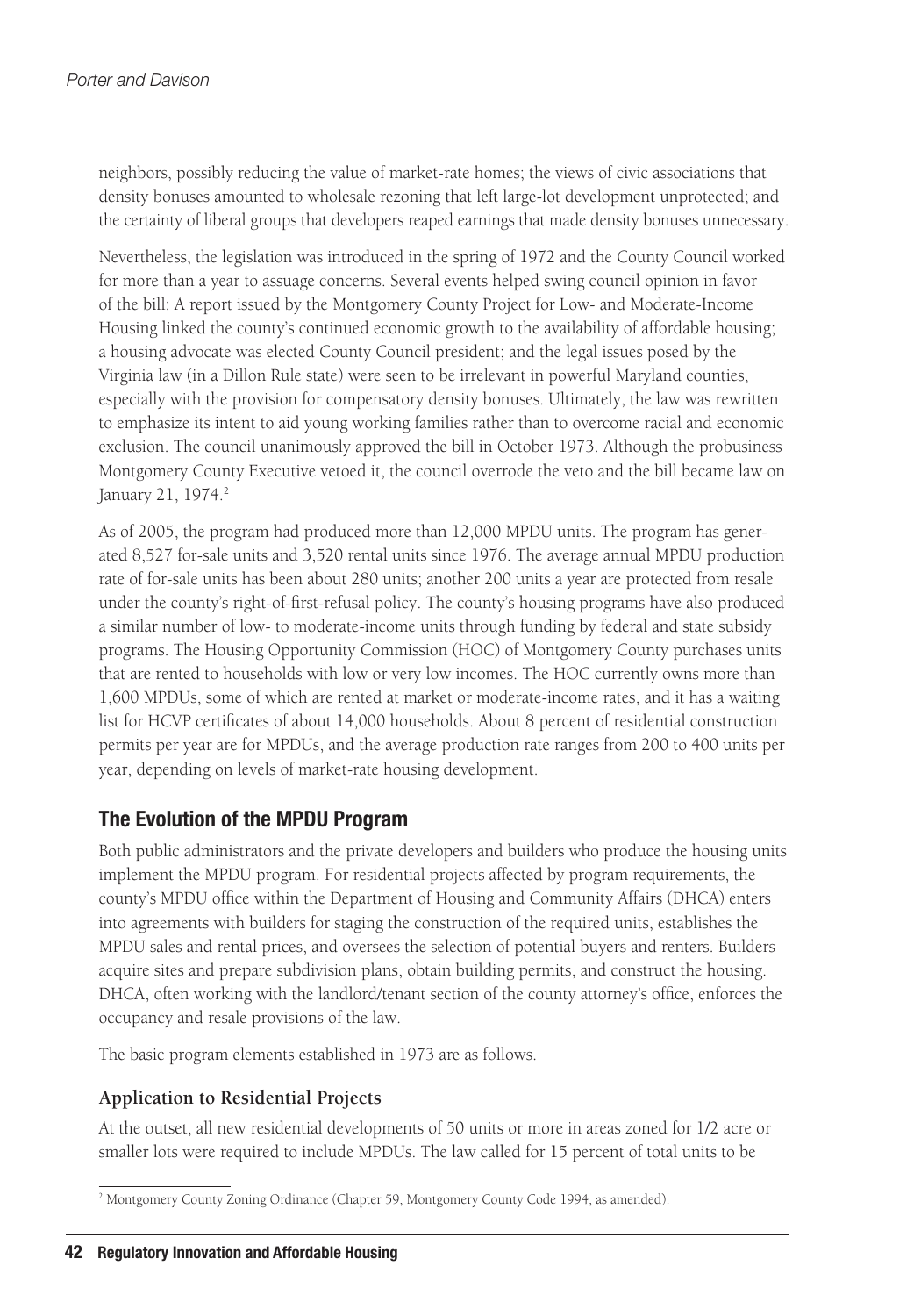MPDUs and allowed a density bonus of 20 percent. In zoning districts for single-family detached homes, up to 60 percent of the MPDU units could be attached units. All MPDUs in for-sale subdivisions were required to be for-sale units.

### **Other Incentives**

The law provided opportunities for developers to gain density bonuses, obtain waivers of code and impact fees, skirt limits established by adequate public facility requirements, and benefit from fast-track permitting procedures and cooperation in obtaining variances.

### **Eligible Occupants**

Households with incomes at or below 60 percent of the AMI were eligible to apply for MPDUs. The county gave priority to buyers who live and/or work in the county. The council allowed the county's HOC and nonprofit housing organizations to purchase up to 40 percent of new units for rentals to households eligible for public housing.

### **Resale Controls**

Unit resale was allowed after 5 years of occupancy. The owner and county split any profits from value escalation (accounting for owner improvements) with the county's share flowing into the Montgomery County Housing Initiative Fund (HIF) for reinvestment in affordable housing. In 2005, 1,881 for-sale units and 1,153 rental units remained under price controls. Eric Larsen, Montgomery County's former MPDU program director, reports that the county repurchases about 60 percent of recent resales through this procedure, but funding is inadequate to pay for many high-priced homes (Larsen, 2003).

### **Timing, Distribution, and Appearance of MPDUs**

The agreements between developers and the county called for all required MPDUs to be constructed and offered for sale when one-half of the total units in a development have been built. MPDU units must be dispersed throughout the project and appear similar in design to market-rate units. MPDU units may be smaller in size (controlled by county minimum size schedules) and may have basic, rather than top-of-the-line, kitchen, heating, and other equipment.

Significant program changes have occurred based on administrative experience and political support over time. The principal modifications of the law occurred in 1981, 1989, and 2005, as follows:

- • Building industry requests in 1981 for reduction of the proportion of MPDU units in subdivisions from 15 percent to 10 percent resulted in County Council approval of a 12.5-percent requirement, but the council also approved extension of the price control period from 5 years to 10 years and a requirement that all MPDUs be for-sale units unless located in an all-rental subdivision.
- In 1989, after a thorough program review, the county approved six modifications: (1) the bonus density was raised to a maximum of 22 percent, (2) the required percentage of MPDUs was set on a sliding scale of 12.5 to 15 percent depending on the bonus density achieved, (3) the rental control period was extended to 20 years, (4) a part of the appreciation in resale price after expiration of the price control period was required to be paid into the HIF, (5) permitted MPDU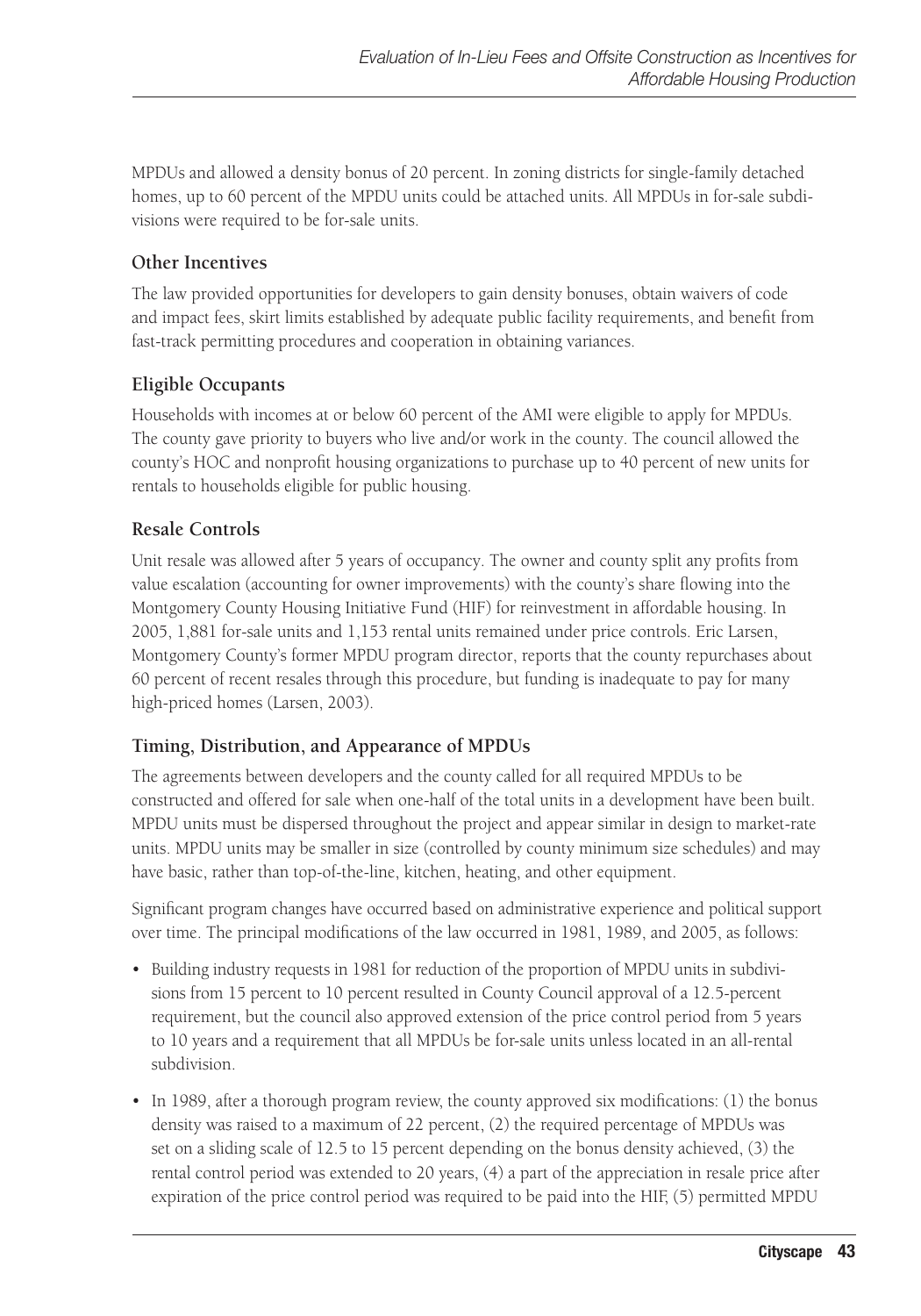sales prices were increased to enable builders to improve the compatibility of MPDU designs with market-rate units, and (6) alternative methods were adopted for meeting the MPDU requirement where high condominium or homeowner's association fees made units unaffordable.

• In 2005, the county lengthened the control period for sales units to 30 years and rental units to 99 years and reduced from 35 to 20 the number of units in a development that triggered MPDU requirements.

Montgomery County's program serves a diverse group of participants. The size and increasing diversity of the county's population are reflected in the ethnic mix of MPDU participants. The most recent data, from 2008, show that, since 2006, minority households purchased 82 percent of MPDU for-sale housing units.

Other information about the types of households served by the program includes the following:

- In 2008, 17 percent of occupants were Caucasian, 27 percent African American, 44 percent Asian, 5 percent Hispanic, and 7 percent unknown, reflecting a striking change from 1994, when occupants were 46 percent Caucasian, 20 percent African American, 26 percent Asian, 9 percent Hispanic, and 2 percent unknown.
- • Of 314 certified households in 2008, 21 percent had one-person occupancy, 21 percent had two people, 23 percent had three people, 25 percent had four people, and 10 percent had five or more people.
- Of the units occupied in 1999 (the last year this data was available), 81 percent had three bedrooms and 19 percent had four bedrooms. (Unit sizes varied significantly from year to year.)
- In 2008, household incomes of participants averaged \$44,130, about 45 percent of AMI household income in 2008. Incomes ranged from \$14,800 to slightly more than \$73,500. (A new minimum income limit of \$35,000 was implemented in 2007, which applies to all new program participants, although some existing participants were "grandfathered" in the program.)
- The average sales price of townhouse units sold since 2006 was \$165,000.

Occupations of owners and tenants are not available; however, Larsen believed in 2003 that most were blue-collar employees of service industries (Larsen, 2003). Although some public service workers, such as teachers and police and fire personnel, live in MPDU units, he said many county employees earn too much money to be eligible for MPDU housing.

### **Program Administration**

Unlike similar programs in other jurisdictions that are administered by zoning departments, the DHCA administers Montgomery County's MPDU program as one of several housing programs. The MPDU office works with developers to produce units that meet county standards for design and distribution, calculates the sales prices and rent levels for those units, accepts and reviews applications from prospective occupants, runs a lottery for each project to select occupants, writes ownership and rental agreements with occupants, and works with owners on resale options. Initially, marketing the finished units was left to the developers, but the county found that some developers favored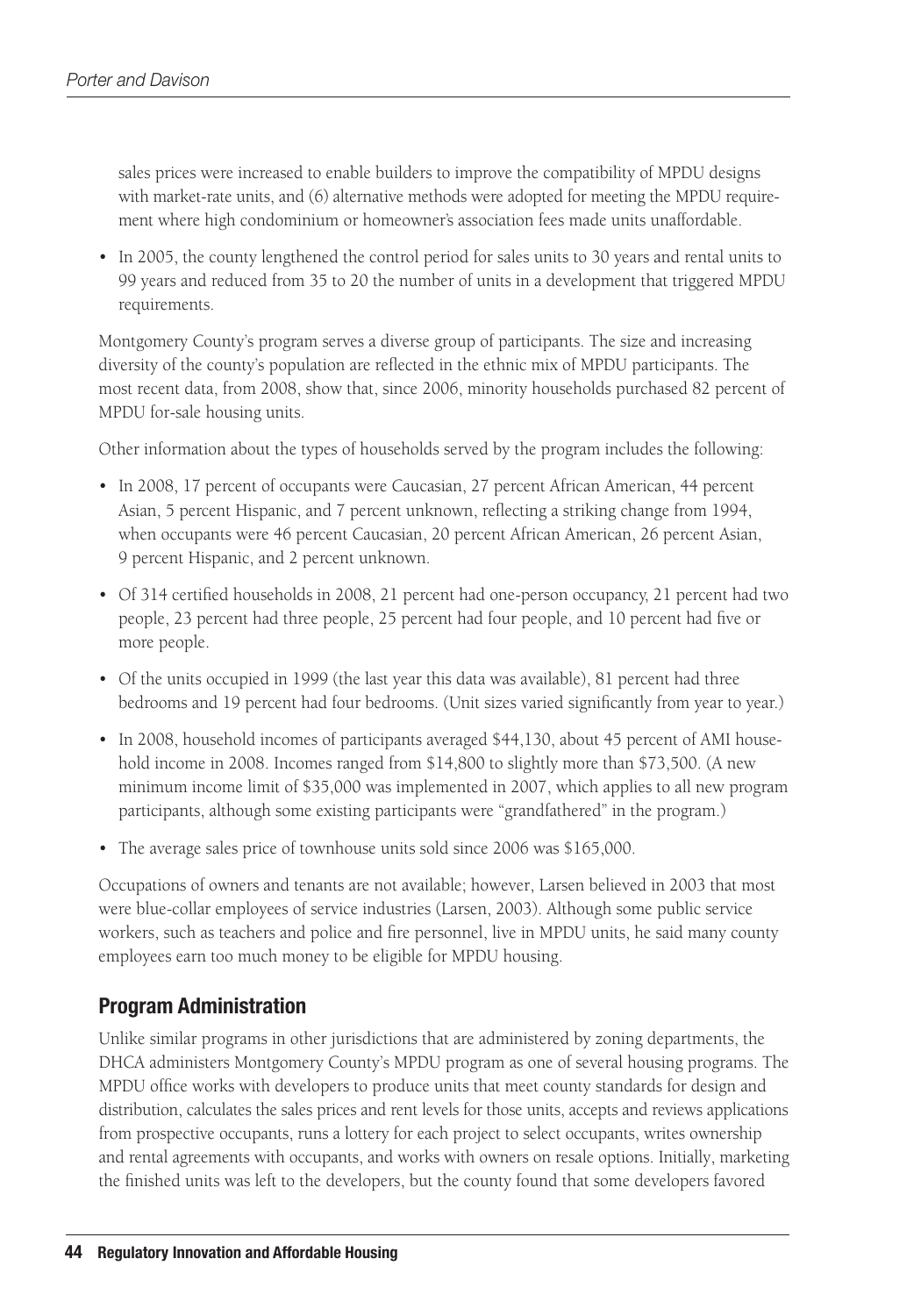friends and relatives and therefore assumed responsibility for occupant selection, which occurs through random-selection drawings.

The MPDU program enjoys broad general support from county residents and voters. After 28 years, the DHCA has developed a cadre of several dozen builders with experience in designing and completing MPDU projects. A typical year will see approximately 10 developers involved in projects (which proves that projects that include MPDUs can be profitable in many circumstances). Developers in Montgomery County sometimes claim that they either lose money or just break even on MPDU projects, but most accept the requirement as a cost of doing business in a highly desirable housing market. Developer David Flanagan of Elm Street Development, Inc., offered another view when he said that the willingness of county staff to work with developers to provide regulatory flexibility was the key to making projects financially viable. The principal obstacle to profitable MPDU production, he said, are limits on density posed by sites with environmental or compatibility issues, which fall under the Montgomery County Planning Board's purview (Flanagan, 2003).

### **Use of In-Lieu Fees and Offsite Development Options**

Despite the regional bull market in residential development since the mid-1990s, Montgomery County's inclusionary program has experienced a slowdown in recent years. County officials agree that traditional suburban-style growth is tapering off, reducing the launching of projects that incorporate new MPDU housing. In part, this slowdown in new MPDU housing is occurring because fewer large, developable parcels are available for development, which has shifted much building activity in the county to small infill and redevelopment sites. Often such projects involve fewer units than covered by the MPDU requirements. Furthermore, especially during the housing boom in the years before 2007, proposed residential projects in built-up areas frequently proposed highrise development of apartments and condominiums. These types of housing typically are expensive to build and maintain. In addition to high initial development unit prices, condominium or housing association maintenance fees can make units unaffordable for moderate-income families.

As a result, developers have objected to inclusion of moderate-cost units in these high-priced buildings. Increasingly, they turn instead to a previously little-used section of the law that provides alternative methods for satisfying MPDU requirements: developer payments, offsite development, or land donations in lieu of onsite production of moderate-income units. Many developers have proposed to pay in-lieu fees, which are directed into the county's HIF. They have hoped to pursue the alternative because of the financial impacts of including the required percentage of moderatecost units in high-priced residential buildings, plus the ongoing owner/tenant cost of maintenance fees associated with such units. Some developers have claimed that the costs of providing onsite MPDUs would make projects infeasible. Nevertheless, the county has rejected a number of these proposals.

According to records provided by the MPDU office, from 1989 through 2006, 21 developments paid in-lieu fees as an alternative to providing all or some of required MPDUs on the site. Through this period, developers agreed to pay a total of about \$2,010,000 into the county's HIF rather than include 332 MPDU units in their projects. Developers of 15 of these projects also agreed to provide a total of about 356 onsite or offsite MPDUs rather than make in-lieu payments. By agreement with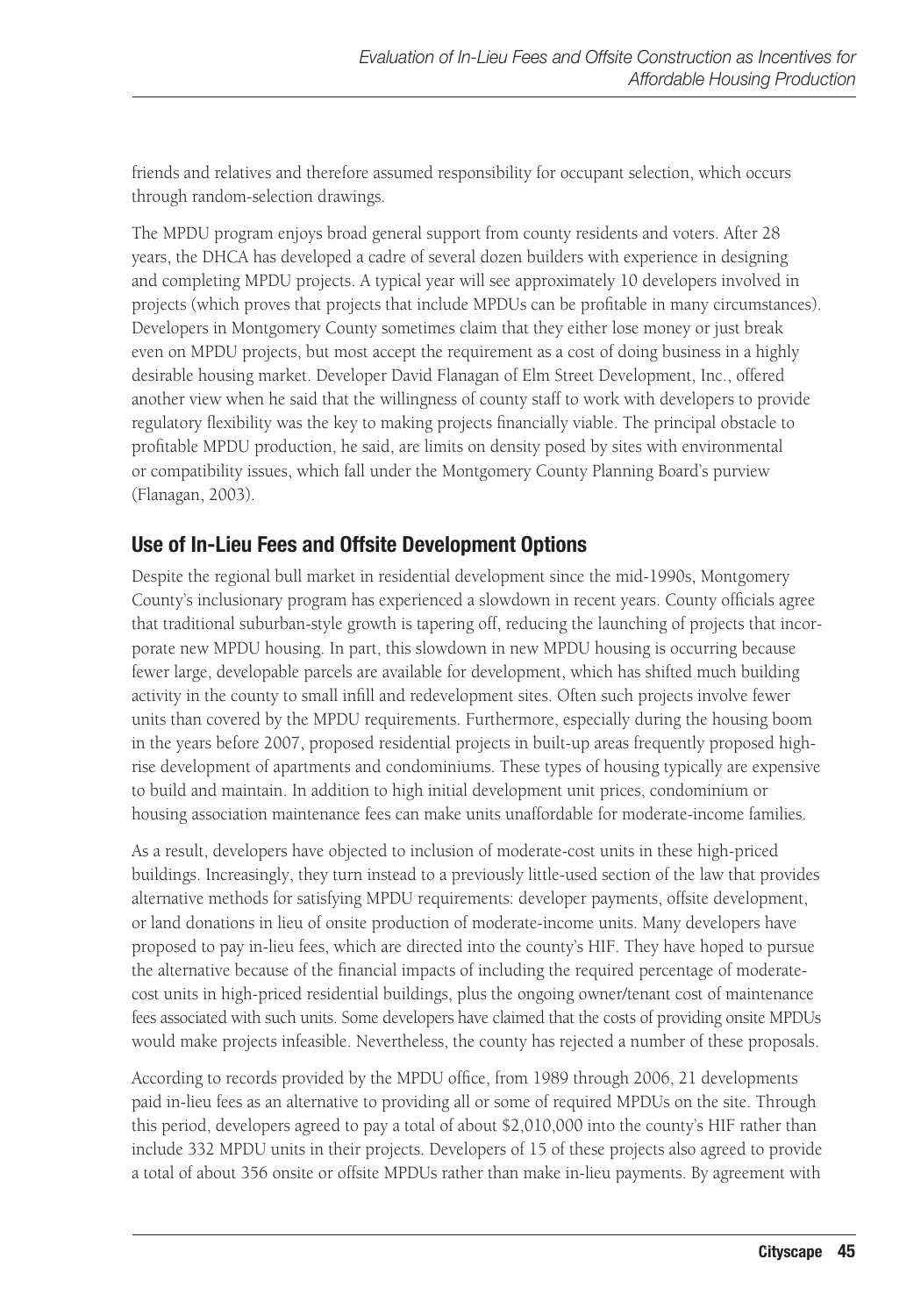the director of the DHCA, three such developments included units at a rental rate that was reduced but exceeded standard MPDU requirements.

Elizabeth B. Davison, director of the DHCA from 1996 to 2006, generally was sympathetic to developers' concerns about the financial pressures raised by MPDU requirements for highrise development on infill sites and luxury condominiums with high condo fees (Davison, 2008). Citing the affordable-housing law's provision that developers should "have reasonable prospects of realizing a profit" on MPDU projects, as well as the need to keep condo fees affordable to MPDU certificate holders, she undertook to work out agreements with developers to pay in-lieu fees based on individual projects' land and development costs, taking into account the MPDU law's allowance of reducing MPDU requirements by offers of land, provision of MPDUs at alternative locations, and making payments to the HIF. In addition, the Planning Board sometimes waived or reduced some site and housing design standards and legal or other restraints on density increases to offset MPDU costs. According to Davison (2008), discussions to reach acceptable agreements among public officials, neighborhood groups, and project developers and their financial backers frequently were lengthy and posed difficult issues, especially as market conditions changed and developers altered their plans. Also complicating decisionmaking is the increasing opposition to such projects by community and neighborhood organizations pressing for slowing or halting further development of the county.

The County Council brought the issue to a head in July 2003 by releasing a staff report that tacitly criticized the housing department for accepting in-lieu fees for nearly one-half of the 400 affordable units developers committed to build in 2002. A *Washington Post* article by Matthew Mosk on July 22, 2003, headlined "Waiver Deals Cut Affordable Housing in Montgomery," asserted that the MPDU law was allowing developers to "buy their way out of requirements to build affordable housing." In addition, although admitting that so-called "buyouts" were legal, council members were concerned that fees varied from one development to another and that little information was available to indicate that fee payments were resulting in significant construction of affordable units. Some council members responded to these questions by proposing to eliminate the in-lieu fee option.

The situation was complicated by the difficulty in explaining the rational basis for determining an appropriate level of in-lieu payment, which involves a variety of financial factors. In an interview conducted for this study, Montgomery County Council Member Nancy Floreen said, "The math is not understandable to the average politician or his/her constituents" (Floreen, 2008). For example, the executive director of the HOC wrote to a council member that the average in-lieu payment of \$21,000 was far lower than the actual cost to produce a moderate-income unit—an oversimplification of the appropriate cost relationships. For most projects, economic analyses estimated appropriate in-lieu payments for specific projects, reflecting such factors as land costs, project size, anticipated market prices or rental rates, and limits on potential density increases caused by environmental constraints or imposed by adopted plans, zoning, and/or community concerns about the compatibility of the proposed development with the surrounding neighborhood. Essentially, individual project economics tended to reflect a variety of intricately related factors that affected the potential financial impact of incorporating MPDU units. One outcome was that proposed in-lieu fees varied from project to project. (Apparently, establishing a single in-lieu fee per MPDU unit that might not reflect the financial factors affecting individual developments was not found acceptable.)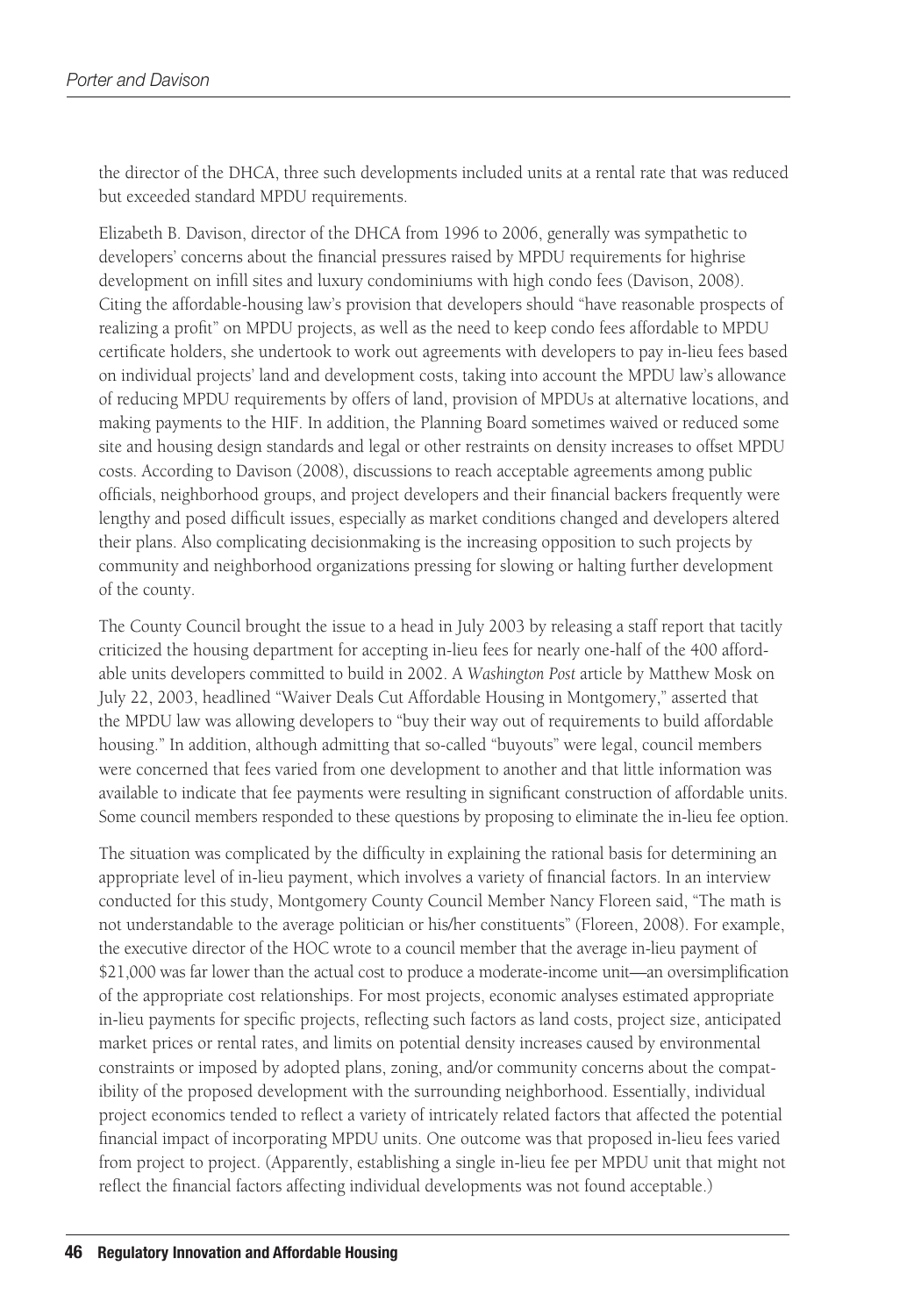After a considerable amount of political wrangling over this issue, in November 2004, the county adopted a new procedure for determining appropriate alternative measures for compliance with the MPDU law, effective April 2005.<sup>3</sup> Several text amendments to the zoning ordinance were also adopted to provide greater flexibility for the county's Planning Board in approving development applications involving MPDUs. The procedure established a committee composed of the director of the DHCA, the director of the Planning Board, and the executive director of the HOC. Detailed directions for applications for alternative measures and reviews and decisions about these applications were spelled out.

Unfortunately, the three-person committee, each member of which had a full roster of scheduled meetings, found it difficult to meet in a timely manner to reach agreement on issues raised by specific projects, often prolonging decisionmaking. Meanwhile, local investments in residential development were being affected by the nationwide real estate financial downturn. Project starts have slowed considerably during 2007 and through 2008. In addition, several projects changing from for-sale condominiums to apartments have slowed MPDU production. Applications for consideration of projects involving MPDUs, however, are still being submitted regularly to the Planning Board for projects to be developed for 3 to 5 years after 2008.

With a change in the administration in the 2007 election, the housing director and 20 other senior officials were replaced. Several council members and the county executive elected in 2007 declared during their campaigns for office that the in-lieu payment program—and perhaps the entire MPDU program—requires rethinking and possible reorganization. County Council Member Nancy Floreen said that it appears that support for the MPDU program has weakened over the past few years, a conclusion echoed by other sources. Although county voters may support the general need for adding to the stock of affordable housing, Floreen cites the continued opposition of many neighborhood organizations to county efforts to encourage such development in or near their areas. "Affordable housing doesn't come very high on the list of voters' political priorities," Floreen said. "The community wants transparency in county decisionmaking," she adds, but is unwilling to allow the development tradeoffs that would promote development of affordable housing (Floreen, 2008).

Steven Robins, an attorney involved with several developments, has concluded that the use of in-lieu fees has become unacceptable to county officials and is essentially "a thing of the past" (Robins, 2008). In addition, he says, "the MPDU program has become very rigid," with little flexibility allowed to respond to concerns for project feasibility, an opinion echoed by other developers (Robins, 2008). Robins (2008) cites a development incorporating both highrise and midrise buildings. The developer suggested that required MPDUs be placed in the midrise section to reduce the cost for providing MPDUs in highrise buildings. This opportunity to reduce MPDU construction costs, without affecting their location, was refused by the county. Robins believes the program is "broken" by not allowing residential developers to make a reasonable profit—it is no longer "revenue neutral." By comparison, Robins cites the County Council's recent approval of a policy supporting development of "workforce housing," which will allow buildings that exceed height limits to achieve greater density and also allow somewhat higher prices and rents than MPDU units

<sup>&</sup>lt;sup>3</sup> For details, see "Requirements and Procedures for the Moderately Priced Dwelling Unit Program, Department of Community Affairs," Montgomery County Executive Regulation, No. 13-05AM effective on September 28, 2005.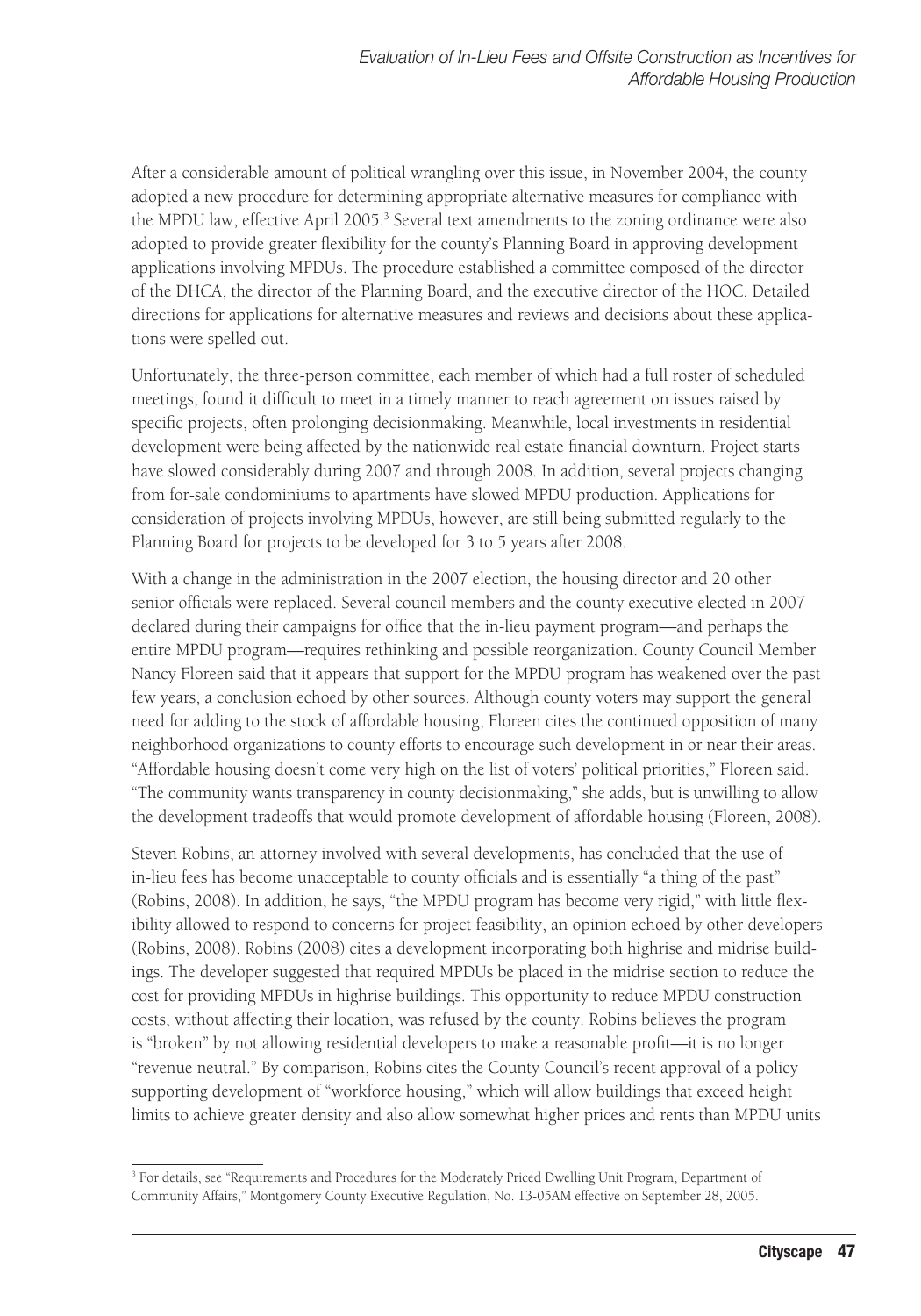(Robins, 2008). Another developer, Douglas Furstenburg of Stonebridge Development, agrees that the MPDU program has deteriorated and says that his current plans for development will focus on provision of workforce housing rather than MPDUs. In the next year or two, as the project plans come up for approval, he expects to engage in a "staring-down contest" with county officials to allow the higher prices and rents (Furstenburg, 2008).

### **Conclusion**

Although Montgomery County's MPDU program has provided a model for many inclusionary programs across the nation, its future direction, for a time, seemed unclear. Although the need for improving the availability of affordable housing still receives broad support from county leaders and residents, the conduct of the MPDU program in recent years, especially the procedures allowing alternatives to onsite production, has touched off heated discussions, arising from residents' reactions to general growth issues and their tendency to believe the worst of developers' intentions. In the fall of 2008, county officials considered the elimination of alternative payments but eventually agreed to keep the option and to pursue additional approaches such as the production of workforce housing and accessory units.

One lesson from Montgomery County's experience is that even the most carefully tuned programs can be derailed in a turbid political environment. The double pressures of rapid development and a new focus on highrise development in the county threatened a backlash to a long-respected program.

# **Case Study 3 Pasadena, California Inclusionary Housing Program Requirements for In-Lieu Fees and Offsite Construction**

Pasadena, a city of 145,000 residents located in the San Gabriel Valley 10 miles northeast of downtown Los Angeles, adopted an inclusionary housing program in 2001.<sup>4</sup> The program has produced 466 affordable units built by developers within market-rate projects over a 6-year period. In addition, developers paid fees into the city's Inclusionary Housing Trust Fund in lieu of building 160 housing units. The in-lieu payments, combined with substantial funds from state and federal programs, allowed the trust fund to create 1,575 additional affordable housing units, for a total production of 2,041 affordable units. This addition to the stock of affordable housing occurred during years when a strong housing market generated construction of more than 1,979 market-rate housing units. Recently approved projects will be constructing another 216 affordable units, and more affordable units are proposed in projects pending city approval.<sup>5</sup>

<sup>4</sup> City of Pasadena, California. An Ordinance of the City of Pasadena Amending Title 17 (Revised Zoning Ordinance) of the Pasadena Municipal Code to Require Inclusionary Housing, Ordinance No. 6868, 2001.

<sup>&</sup>lt;sup>5</sup> Based on data summarizing characteristics of affordable housing projects, compiled in 2008 by the staff of the city manager's housing program (Housing Development Office, 2008).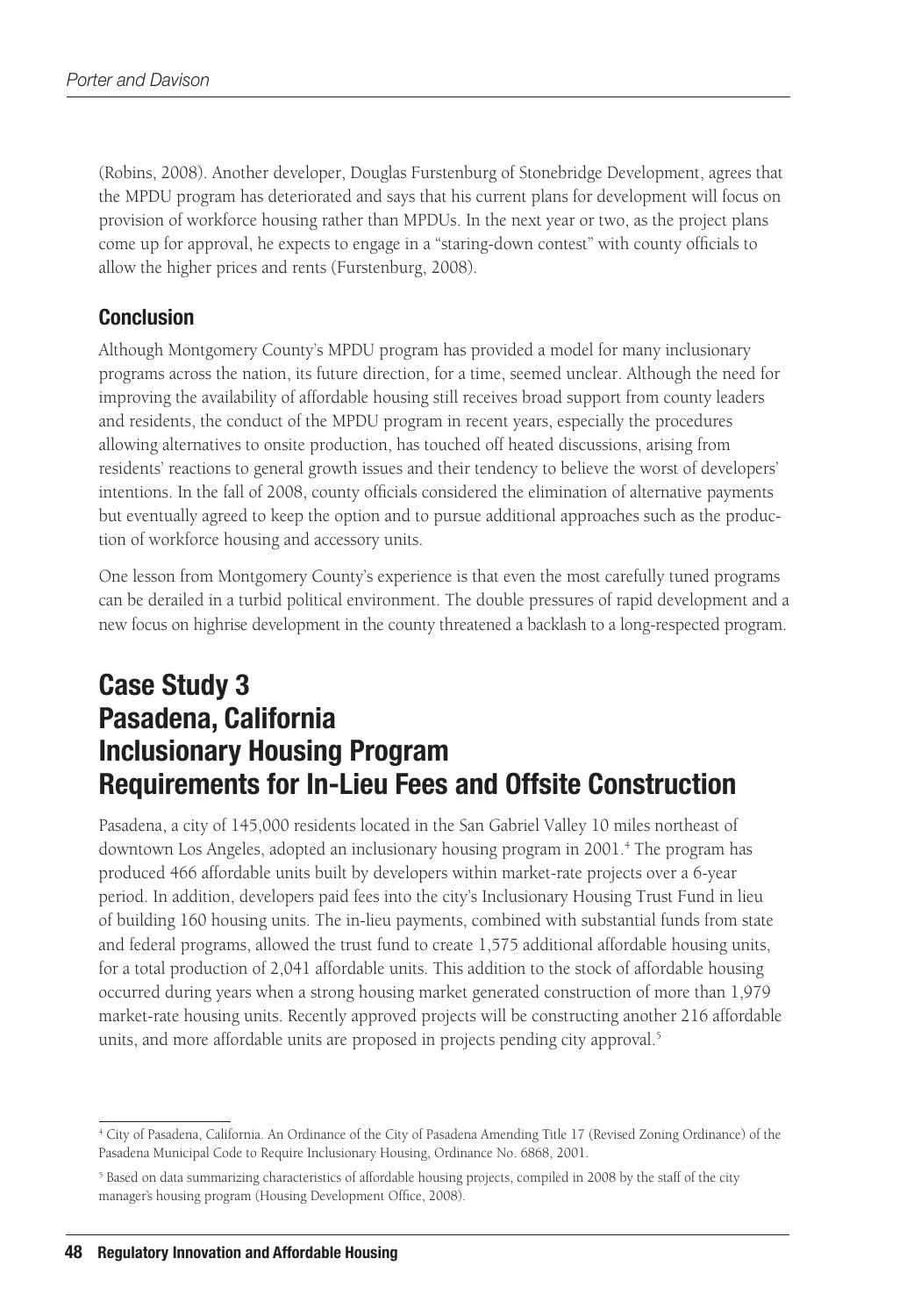Pasadena's Inclusionary Housing Program requires that all residential and mixed-use projects include a share of housing that is affordable to low- and moderate-income households, but the ordinance provides for several options to onsite development, including payment of in-lieu fees and offsite construction. Many developers have chosen to pay in-lieu fees rather than build affordable units in their developments. The city has used these fees and federal and state housing funds to help construct 1,775 units of affordable housing in 35 projects other than those produced through the inclusionary program. Several developers have worked out arrangements to build affordable units on sites outside their market-rate developments.

### **The City of Pasadena**

Pasadena is well known for its annual Tournament of Roses Parade, initiated in 1890, and the Rose Bowl postseason football competition. The city's other sources of fame include the California Institute of Technology, the National Aeronautics and Space Administration's Jet Propulsion Laboratory, and many other scientific and cultural institutions. A handsome grouping of ornate civic buildings constructed during the 1920s marks the city's center, which has undergone a remarkable revitalization over the past decade. The city's strong economic base and notable cultural and educational institutions attract many new residents and visitors from within and outside the region, accounting for a population increase of 22 percent from 1980 to 2007, two-fifths of which has occurred since 2000. Pasadena's pleasant neighborhoods, many architecturally distinctive buildings, and bustling downtown provide a highly desirable quality of life.

The Planning Center, a consulting group, submitted a report entitled *Housing Agenda for Action* to the city in March 2007 (The Planning Center, 2007). It noted that Pasadena, in contrast with the rest of the San Gabriel Valley region, had been successful in producing housing commensurate with its population growth from the 1970s to the present day. The 2000 Census found 51,844 households in Pasadena, up from 47,056 in 1980. About 48 percent of housing units were owned and 52 percent rented. Most of the household growth since the 1970s has been due to proportional increases in single-person households and unrelated individuals sharing housing, although the 2005 American Community Survey showed a significant increase in the number of married couples with no children. The economic status of residents also changed, with a 77-percent increase in household incomes above \$75,000 from 1990 to 2000. Although much of this increase was due to inflation, overall, Pasadena residents were becoming wealthier, a factor that tended to increase housing prices. The 2000 Census found that the median value of owner-occupied units rose by about 2 percent, but the nationwide surge in housing prices was just starting.

The city's racial makeup is quite varied: 39 percent of its residents are White, 33 percent are Latino, 14 percent are African American, 10 percent are Asian, and the balance of 4 percent is from other races.

### **Housing Concerns**

Pasadena's concerns for production of affordable housing stem from the historic shortage of housing relative to growth throughout the San Gabriel Valley, changes in the city's population makeup, and what The Planning Center accurately describes as "the emergence of Pasadena as the major city center for employment, history and culture, and education" in the San Gabriel Valley (The Planning Center, 2007: 5-3). The key housing production issues identified by the city's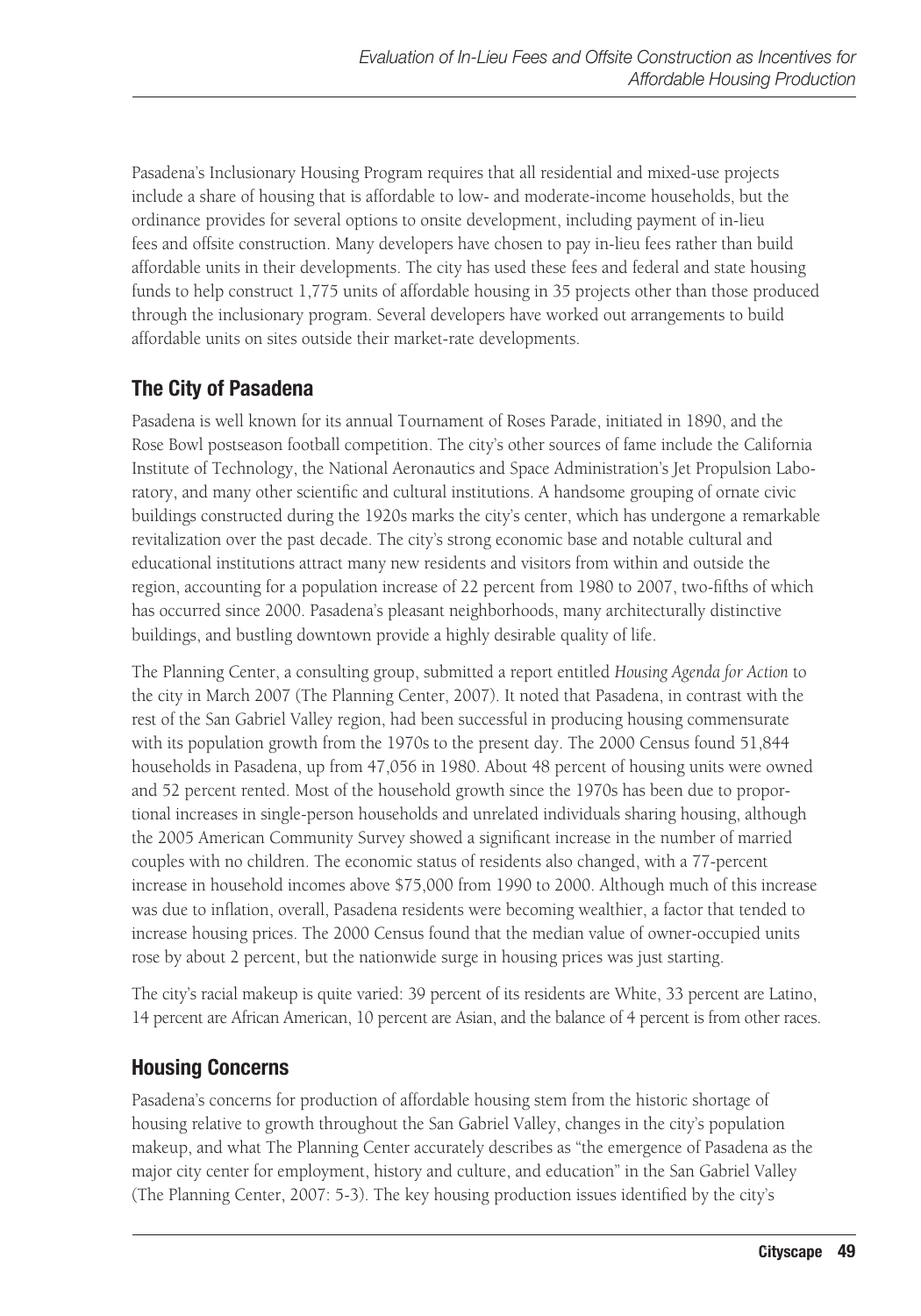Housing Affordability Task Force in 2003 focused on (1) the projected need for 54 percent of new housing to be priced for very low-, low-, and moderate-income households and (2) the approach of residential buildout in the downtown area while residents wished to maintain the lower density character of existing neighborhoods. The Housing Affordability Task Force noted Pasadena's singular achievement among surrounding jurisdictions was meeting its needs for affordable housing. Nevertheless, the rapid escalation of housing prices has challenged the affordability of housing for even high-wage earners, and high rental housing prices in Pasadena mean that more than one-half of renters overpay for housing. The Planning Center's report concludes that rising home prices may have contributed to a decline in lower income families in the city (The Planning Center, 2007).

The city's vigorous response to affordable housing needs has been led in large part by the response of the city administration and Pasadena City Council to concerns of local voters and has been reinforced by the California state requirements for local governmental attention to housing issues. Indicative of the city's concerns are its preparation of a "Housing 2000 Vision" in that year, followed by sponsorship in 2001 of a series of community workshops leading up to adoption of the Inclusionary Housing Ordinance (The Planning Center, 2007). In turn, in 2005 the council adopted a 10-year strategy to end homelessness, established the Housing Affordability Task Force, and organized a monthly series of Affordable Housing Luncheons convened by the Office of the City Manager, concluding with the Pasadena Housing Summit in 2006.

Reports by The Planning Center and the Urban Land Institute's (ULI's) Technical Assistance Panel defining proposals for new initiatives came in 2007. Convened at the city's request, the panel, organized by the ULI's advisory services division, confirmed the problems identified by The Planning Center (2007), concluding that Pasadena's affordable housing program has not been able to stem the impact of market conditions, which have led to displacement of the existing population, less housing and social diversity, higher prices, gentrification, and young families leaving (ULI, 2007).

### **Pasadena's Affordable Housing Program**

The city of Pasadena administers a broadly conceived housing program to support development and financing of new construction, rehabilitation, and preservation of rental and ownership housing primarily for lower income households. It adopted a "housing vision" that states that "all Pasadena residents have an equal right to live in decent and safe affordable housing in a suitable living environment" and that the city aims to "maintain a socially and economically diverse community of homeowners and renters whom are afforded this right" (Office of the City Manager, 2006b: 1). The city has not established a public housing program, but, for assisting with the production of affordable housing, it receives funding from federal programs, such as the Community Development Block Grant, the HOME Investments Partnerships Program, and the Housing Choice Voucher Program, and from state sources, such as the California "Cal Home Program" for first-time homebuyers. The city also seeks opportunities to leverage nongovernmental and private resources to make homes affordable. Aside from developments involving the inclusionary program, the city assists with the construction of affordable units by requesting proposals or responding to "walk-in" submissions of potential projects. Prospective developers submit housing development funding applications and reach development agreements with the city to undertake such projects (Office of the City Manager, 2006a).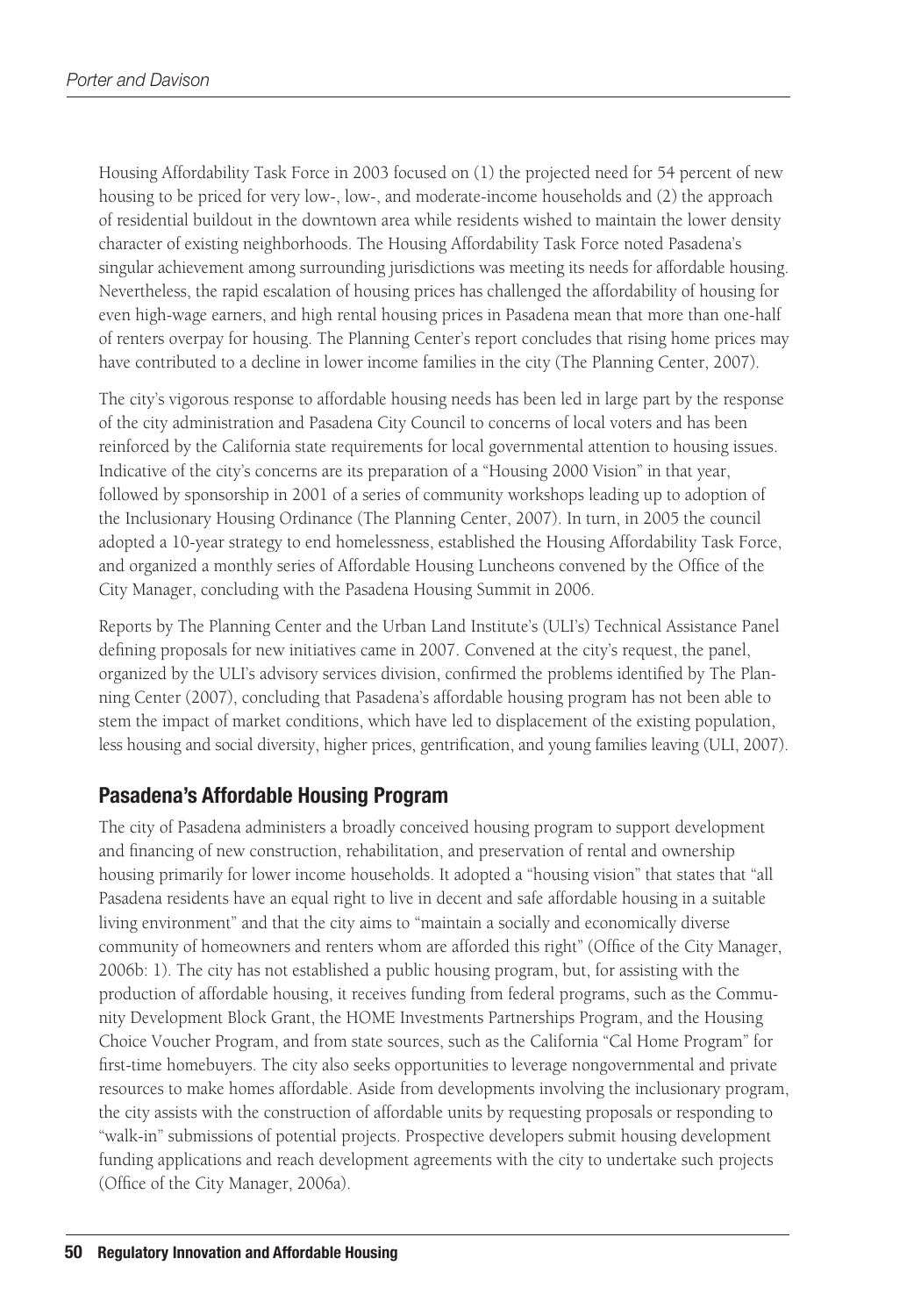In 2001, the city amended the zoning ordinance<sup>6</sup> to require developers to build inclusionary housing in residential and mixed-use projects, with options for paying in-lieu fees, building affordable units on other sites, or donating land. As of May 2008, the Inclusionary Housing Program had secured developers' construction of 466 affordable units within market-rate residential projects and approved additional projects in which developers will construct 216 affordable units (Pasadena Inclusionary Housing Program, 2008).

The ordinance also established the Inclusionary Housing Trust Fund to collect funds for affordable housing from various sources, including in-lieu fees that are paid into the trust fund.

Since 1999, the funding channeled through these various programs, including the developers' payments of in-lieu fees, has allowed the city to invest more than \$21.5 million to assist with the creation of 1,575 affordable housing units.<sup>7</sup>

Affordable housing produced through the Pasadena Inclusionary Housing Program favors the city's residents. Attachment M of the city's regulations governing the affordable housing program provides that people who live and/or work in the city have priority over other people to rent or purchase affordable and workforce housing units sponsored by the city or the Pasadena Community Development Commission. Income-eligible households that both reside and work within the city have first priority for affordable housing. Income-eligible households that either reside or work within the city have second and third priority, respectively. Income-eligible households that have been involuntarily displaced from the city have fourth priority. The priority guidelines make no mention of allowing rental or purchase by citizens of other jurisdictions.

### **The Inclusionary Housing Program**

The requirements of the Inclusionary Housing Ordinance apply to residential projects of 10 or more lots or units and mandate that 15 percent of newly constructed lots or units be affordable (although, for 1 year following adoption of the ordinance, that requirement was reduced to 6 percent for projects then undergoing review and approval). The ordinance allowed three alternatives to development of affordable units on the primary development site: constructing units on another site, donating a site, or paying a fee in lieu of constructing units.

### **Definitions of Affordability**

The ordinance established four cost ceilings as a measure of affordability for inclusionary units, based on Los Angeles County AMI and adjusted in 2008 according to the household size.

**1. Very low-income households, rental units:** 30 percent of 50 percent of AMI—in effect, 15 percent of AMI, which in 2009 was determined as incomes no higher than \$27,750 for one-person households and \$39,650 for four-person households.

<sup>6</sup> City of Pasadena, California. Zoning Code, Ordinance #7000, Chapters 17-42 and 17-43, adopted by the City Council on January 10, 2005, effective February 26, 2005, with amendments.

<sup>7</sup> Compiled from the city of Pasadena's *Inclusionary Housing Performance Reports* (Pasadena Inclusionary Housing Program, 2008), tables A–E, July 25, 2008.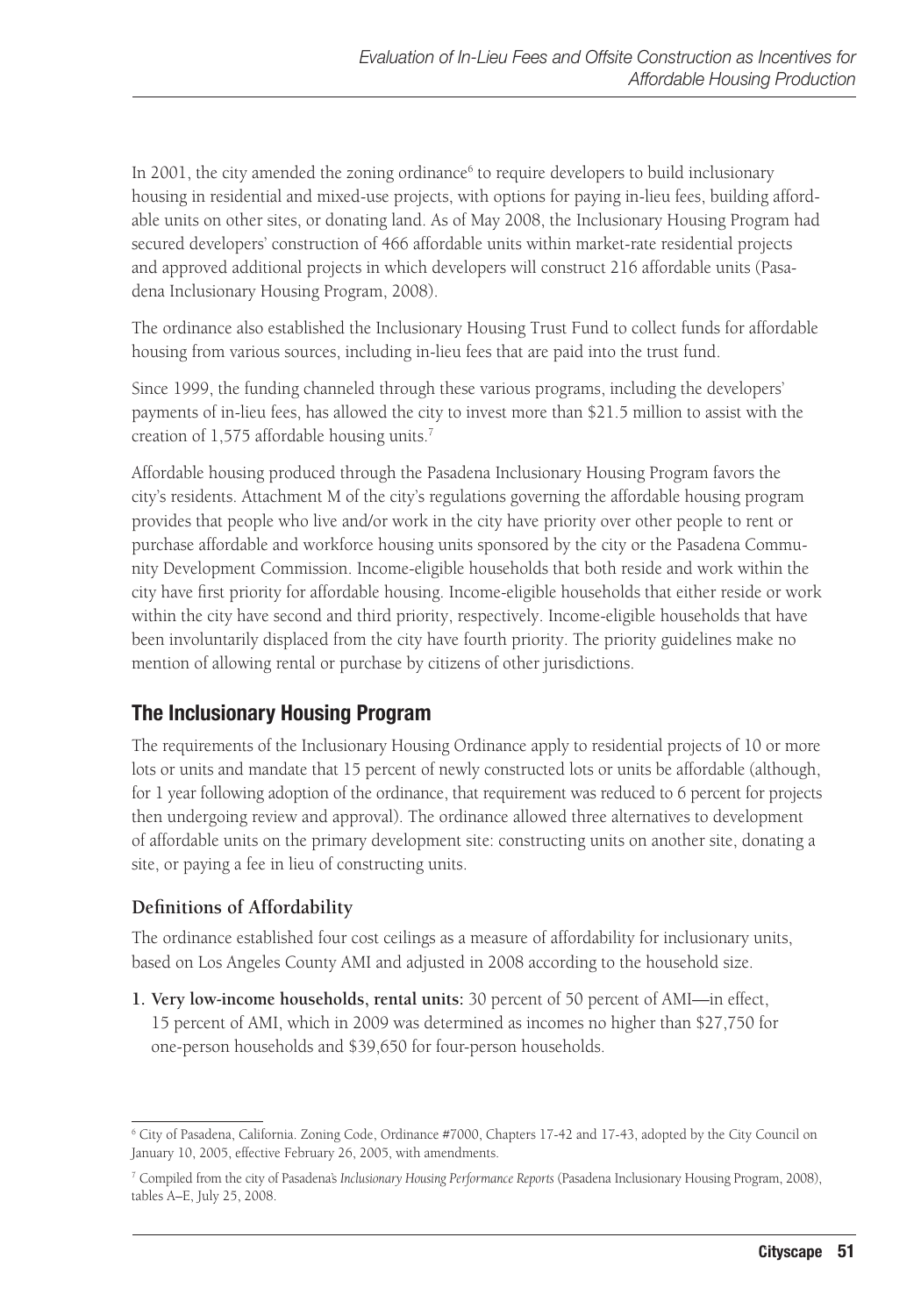- **2. Low-income households, rental or for-sale units:** 30 percent of 80 percent of AMI—in effect, 24 percent of AMI, which in 2009 was determined as incomes no higher than \$44,400 for one-person households and \$63,450 for four-person households.
- **3. Moderate-income households, for-sale and rental units:** 40 percent of 110 percent of AMI in effect, 44 percent of AMI, which in 2009 was determined as incomes no higher than \$52,150 for one-person households and \$74,500 for four-person households.

If the residential development consists of ownership housing, inclusionary units must be sold to low- or moderate-income households. For developments with rental units, a minimum of 10 percent of the units in the development must be rented to low-income households and the remaining 5 percent to moderate-income households. Reductions in the required number of units are allowed for substitutions of very low-income units for low- or moderate-income units, or of low-income units for moderate-income units, to allow for the reduced return on investment for constructing these units.

#### **Standards for Design, Construction, and Availability**

The ordinance requires that inclusionary units must be (1) reasonably dispersed throughout the development; (2) proportional in number, bedroom size, and location to the market-rate units; and (3) comparable with the market-rate units in terms of the base design, appearance, materials, and finished quality. Inclusionary units must be constructed concurrently with or prior to the construction of market-rate units. Rental units must be reserved for the target income level in perpetuity. For-sale units must remain reserved for the target income level for 45 years, subject to a renewable covenant or, if resold to a moderate-income purchaser, must allow the city the right of first refusal for recapturing a proportion of any appreciation in price.

#### **Procedures**

The inclusionary requirements are executed through an Inclusionary Housing Agreement between developers and the city, involving the developers' submission of a detailed inclusionary housing plan for approval by the program director. Until the agreement is approved, no discretionary approval, building permit, or certificate of occupancy can be issued for any part of the proposed development.

#### **Alternatives to Onsite Construction**

As alternatives to building inclusionary units in the proposed development, the ordinance provides the following three options:

- **1. Payment of in-lieu fees:** Developers may choose to pay a fee per required unit as determined by the fee schedule established by the City Council, the fee to be deposited in the city's Inclusionary Housing Trust Fund. At least one-half of the fee must be paid prior to issuance of building permits and the remainder before a certificate of occupancy is issued. The fee was reduced to 40 percent of the scheduled fee during the year after the effective date of the ordinance.
- **2. Offsite construction:** At the discretion of the director of the Inclusionary Housing Program, developers may opt to construct or substantially rehabilitate all or some of the required inclusionary units at a site different from the proposed development site.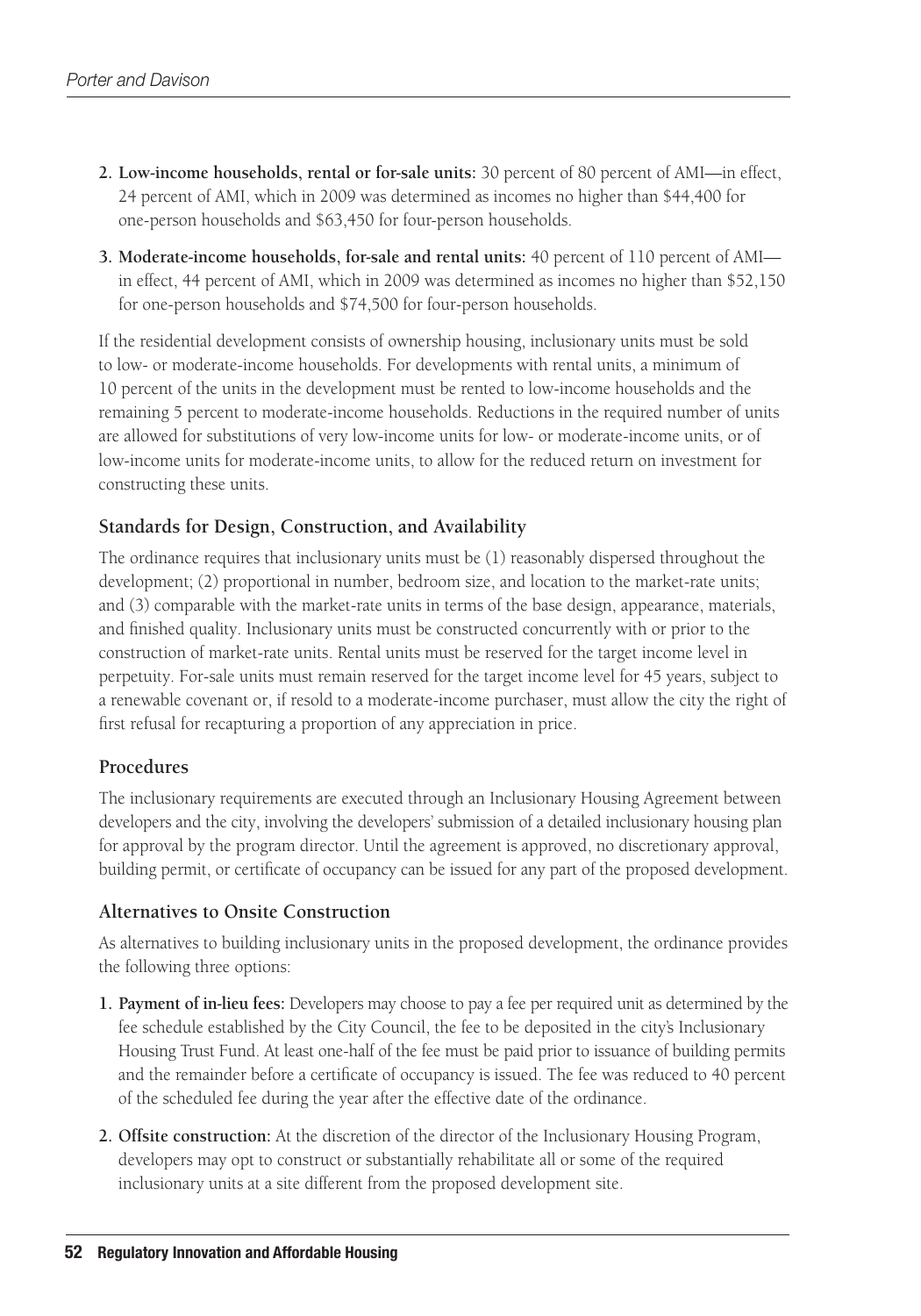**3. Land donation:** At the discretion of the program director, developers may convey land to the city for construction of all or part of the required inclusionary units.

The second and third options can be offered by developers but are approved or disapproved at the discretion of the director of the Inclusionary Housing Program. To exercise any of the three options, a developer's proposal is subject to official review and agreement on a plan for providing the required number of units. The Inclusionary Housing Ordinance and regulations lay out a number of requirements that generally require significant negotiations and agreements on details of the plan. Pasadena's public officials and developers, however, appear to have worked out a fairly amicable relationship to reach understandings acceptable to both parties.

### **Density Bonuses**

The state's density bonus law requires the city to provide for increases in residential density for affordable housing production.<sup>8</sup> The law includes densities above those established in the zoning ordinance, based on the percentage of housing units affordable at specified income levels that are proposed for inclusion in a residential development. Pasadena provides for density bonuses of up to 35 percent (and up to 50 percent in some parts of the city's Central District), depending on the percentage of units of the various household income levels to be incorporated in the project. Several developers received density bonuses for constructing about 200 affordable units, but, in general, the existing zoning has allowed sufficient density standards to meet developers' requests for proposed developments. The city also has approved concessions and waivers of standards in situations in which development would be precluded or hampered by the strict application of requirements.

### **Program Experience**

In the 7 years since its inception, the Inclusionary Housing Program has generated production or development approval of 466 units of affordable housing. Developers submit plans for residential development and reach agreements with city officials as to the number, type, and location of the required inclusionary units. Covenants are placed on rental projects to ensure protection of their affordability in perpetuity. Many projects are quite small—two or three dozen units—and generate requirements for only a few lower income units. Some are much larger: one of the first, Trio Apartments, proposed 286 market-rate units that required 18 lower income units, which were built on the site. Another, Westgate, a pending project by the Sares-Regis Group, plans construction of 820 rental units, which will include 96 affordable units built on site. The developer asked for and received a density bonus based on the proposed building of 96 rather than 40 units for very low-income households, using private activity bonds that allowed the developer to finance the greater number of units. A number of projects have required extensive negotiations between developers and public officials to reach agreement on tradeoffs among types of units and their locations on or off the site.

Since its adoption in 2001, the program has passed through two quite different stages, capped most recently with yet another shift, as demonstrated in exhibit 1. In the program's first 3 years

<sup>8</sup> California Government Code Sections 65915–65918 (date unknown).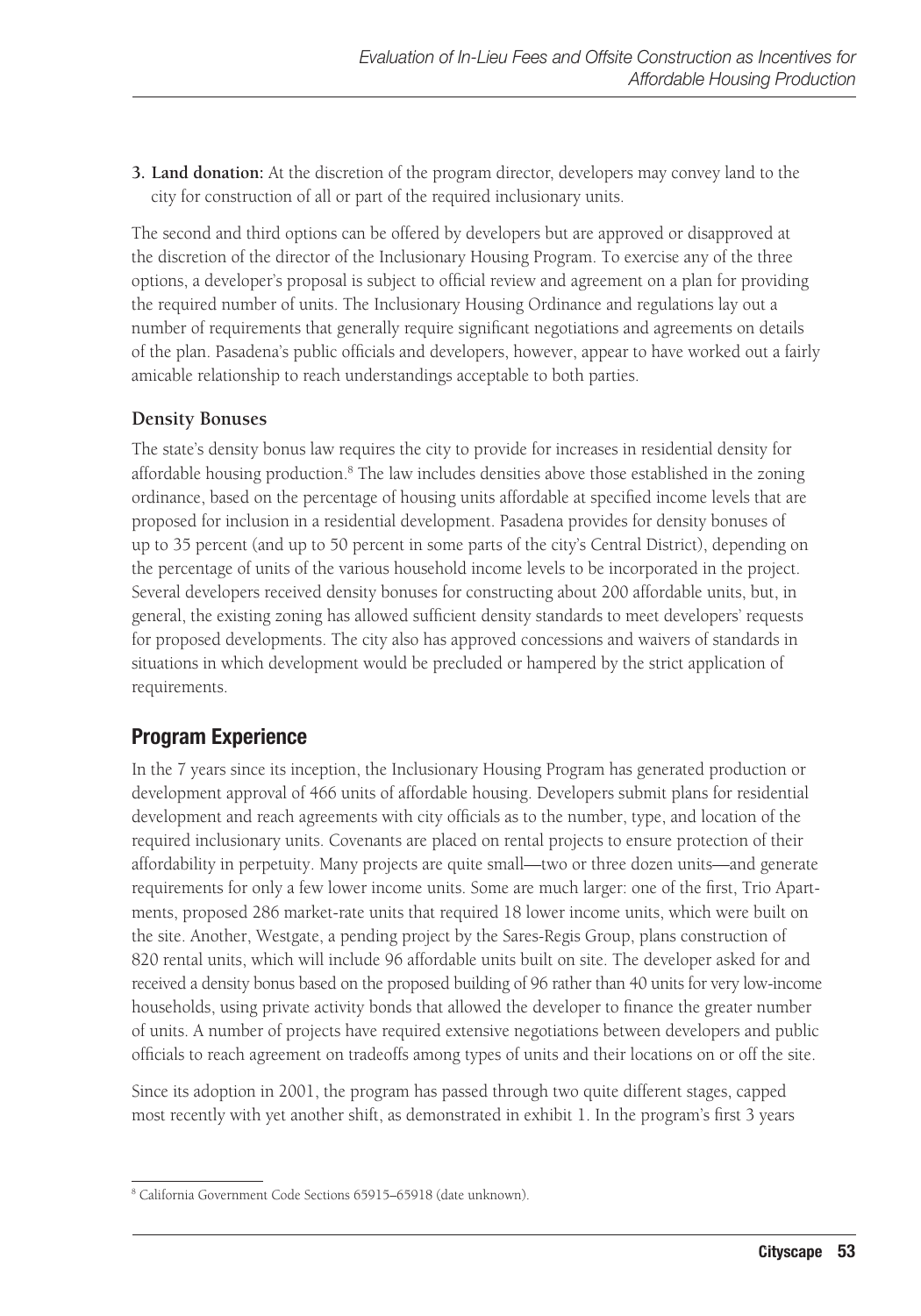(through 2003), all but one project (which paid a fee) was producing rental housing and all but two developers entered into agreements to include affordable units on the development sites. By 2004, the gathering strength of the condominium market enticed developers to undertake development of for-sale condominium apartments. Many developers, especially those building rather small projects, elected to make in-lieu payments or build offsite affordable units. Said one developer, "You pay your fee, you get approval to move ahead, and no worries about building affordable units. The time saved and pain avoided is worth it." The city's rather strenuous regulatory process may also affect the payment decision. The ULI panel noted that "more than one land use professional had described Pasadena as one of the most highly regulated and administratively restrained building environments within Southern California" (ULI, 2007: 13), including an emphasis on sustainable design guidelines and environmental considerations. Regardless of strong city staff support for projects generating affordable units, developers may choose to pay in-lieu fees rather than subject their projects to the intensive design and decisionmaking process associated with producing affordable units within market-rate projects. Other incentives for paying fees are the small size of many projects and the difficulty of obtaining density bonuses in many neighborhoods, both of which tend to mitigate against including affordable units on site.

Within the past 2 years, however, developers proposing new projects have made more balanced choices: developers of almost 40 percent of pending rental projects propose to pay in-lieu fees, while more than one-half of ownership project developers propose to build affordable units on site. Clearly, the city's program administration has won adherents to the notion of incorporating affordable units within market-rate developments. The housing industry's current market troubles,

| Program Production of Inclusionary Units             |                 |                       |                   |                 |                       |                   |  |  |
|------------------------------------------------------|-----------------|-----------------------|-------------------|-----------------|-----------------------|-------------------|--|--|
|                                                      | Rental          |                       |                   | Ownership       |                       |                   |  |  |
| <b>Building</b>                                      |                 | <b>Units</b>          |                   |                 | <b>Units</b>          |                   |  |  |
|                                                      | <b>Projects</b> | <b>Market</b><br>Rate | <b>Affordable</b> | <b>Projects</b> | <b>Market</b><br>Rate | <b>Affordable</b> |  |  |
| Building at 6% requirement<br>$(2002 - 03)$          | 8               | 939                   | 64                | $\Omega$        | 0                     | 0                 |  |  |
| Building at 15% requirement<br>$(2004 - 05)$         | 5               | 73                    | 268*              | 6               | 240                   | $41**$            |  |  |
| Paying fees at 6% requirement<br>$(2002 - 04)$       | 2               | 228                   | 32                | 3               | 174                   | 11                |  |  |
| Paying fees at 15% requirement<br>$(2003 - 07)$      | 1               | 32                    | 6                 | 26              | 927                   | 131               |  |  |
| Building offsite units at 15%<br>requirement         | 0               | $\Omega$              | $\Omega$          | $\overline{2}$  | 90                    | 16                |  |  |
| Sum of constructed and<br>approved units to May 2008 | 16              | 1,272                 | 370               | 37              | 1,431                 | 199               |  |  |
| Pending building on site at 15%<br>requirement       | 6               | 635                   | 113               | 20              | 885                   | 102               |  |  |
| Pending payment of fees at 15%<br>requirement        | 6               | 403                   | 71                | 28              | 813                   | 139               |  |  |

#### **Exhibit 1**

*\* This "bump" in the production of affordable units came after city acquisition of an apartment complex to be occupied by low-income households.*

*\*\*Project built 6 of 11 required affordable units off site and paid in-lieu fee for 5 units.*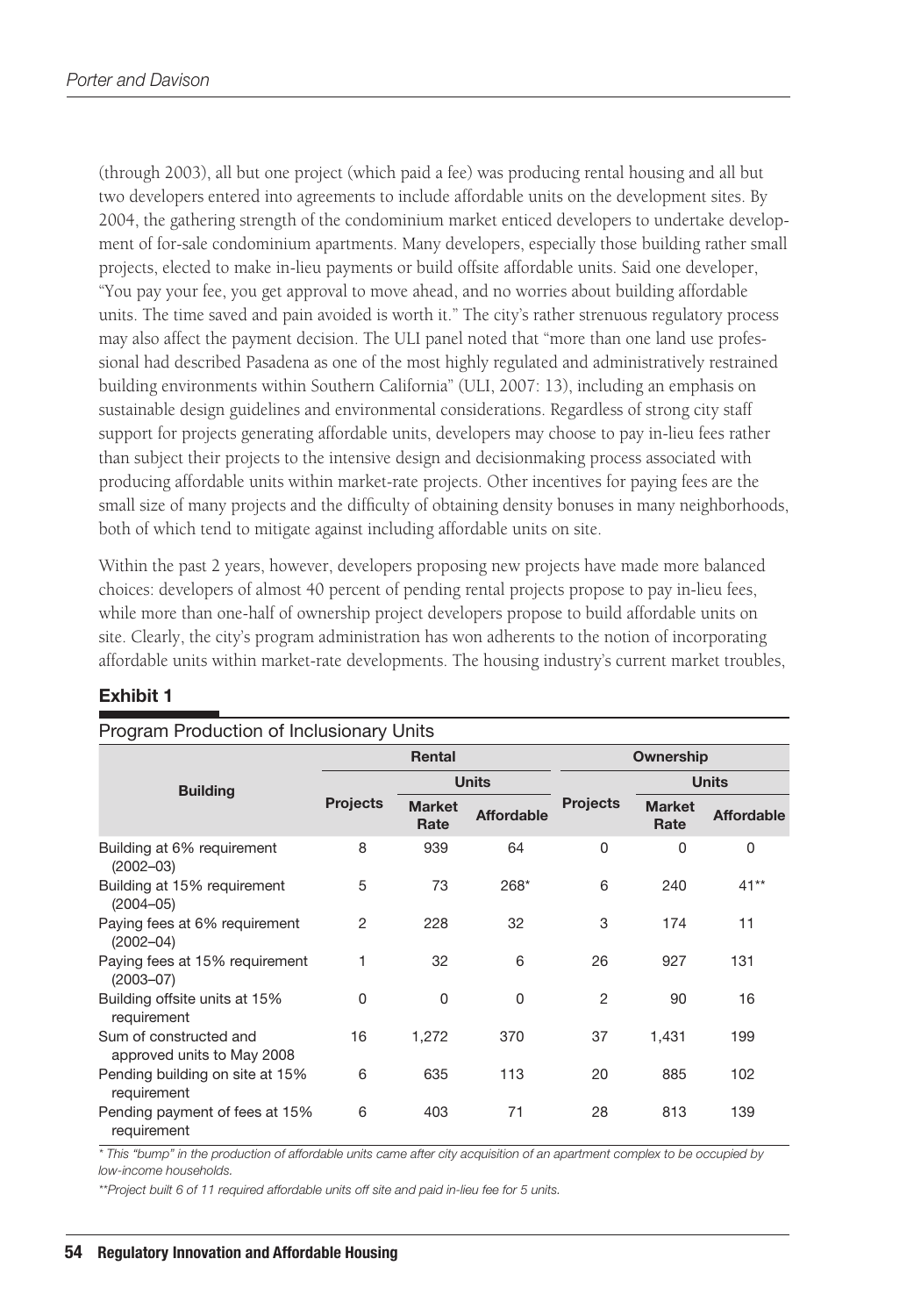however, suggest that a number of the pending projects will be altered or postponed, raising questions about the future production of affordable units through inclusionary requirements.

Every few years, the City Council formally establishes the levels of in-lieu fees and updates them annually according to changes in the housing price index published by the Federal Housing Finance Agency. Fees are based on a staff analysis of housing cost factors, which in turn are based on periodic financial analyses by real estate economic consultants who evaluate current market conditions and the "affordability gap" between market-rate and affordable housing prices and rents. (Keyser Marston Associates carried out the most recent study in 2005.) The fees are set separately for rental units and ownership units and vary across four city subareas, which are defined differently for rental and ownership units. Initially, in 2002, fees were set quite low—\$10 per net square foot of floor space in proposed market-rate units in the most attractive subarea for development. The 2008 schedule set a fee of \$40.55 for the same area. Fees for rental units have been highest in the southern, more developed half of the city. Exhibit 2 indicates the current range of in-lieu fees for rental and ownership units. The city's efforts to establish reasonable levels of in-lieu fees and to reflect differences in development costs among four city districts appear to be a worthwhile practice in an environment such as California, where legal challenges to municipal lawmaking are plentiful.

For example, fees for residential ownership projects proposed in subarea A, which is considered the most attractive area for development, are double those in subarea D south of the 210 Freeway. Fees for rental projects are highest in subareas C and D.

An example of a developer who elected to pay in-lieu fees is the MS Property Company, which in 2005 proposed construction of 56 condominium apartments on a 5.3-acre site in the Central District. The development, located in subarea D, was to include 175,000 square feet of net residential space. The fee schedule called for payment of \$12 per square foot, or a total of \$2,100,000, which was paid in full prior to issuance of a building permit. The first phase of 36 apartments was completed in the summer of 2008, and the developer is applying for the design review of the second phase of 20 units.

Few developers have opted to build affordable units off site, apparently because reasonably priced sites are difficult to find. At Delacey Place, however, a 34-unit condominium development approved in October 2004, Toledo Homes (as Delacey Place, LLC) built 5 moderate-income units as part of another project being developed by the same firm. On that site, the firm built 11 moderateincome units, which replaced some rundown commercial buildings.

| EXIIIDIL Z                                                |  |                     |                        |  |  |  |  |
|-----------------------------------------------------------|--|---------------------|------------------------|--|--|--|--|
| In-Lieu Fee Schedule for Projects of 10 to 49 Units, 2008 |  |                     |                        |  |  |  |  |
| <b>Subarea</b>                                            |  | <b>Rental Units</b> | <b>Ownership Units</b> |  |  |  |  |
| Α                                                         |  | TBD                 | \$40.55                |  |  |  |  |
| в                                                         |  | \$1.07              | \$14.94                |  |  |  |  |
| С                                                         |  | \$23.48             | \$24.54                |  |  |  |  |
|                                                           |  | \$21.34             | \$19.21                |  |  |  |  |

### **Exhibit 2**

*TBD = To be decided when sufficient market data are available.*

*Note: Fee per net square foot of floor space in market-rate units.*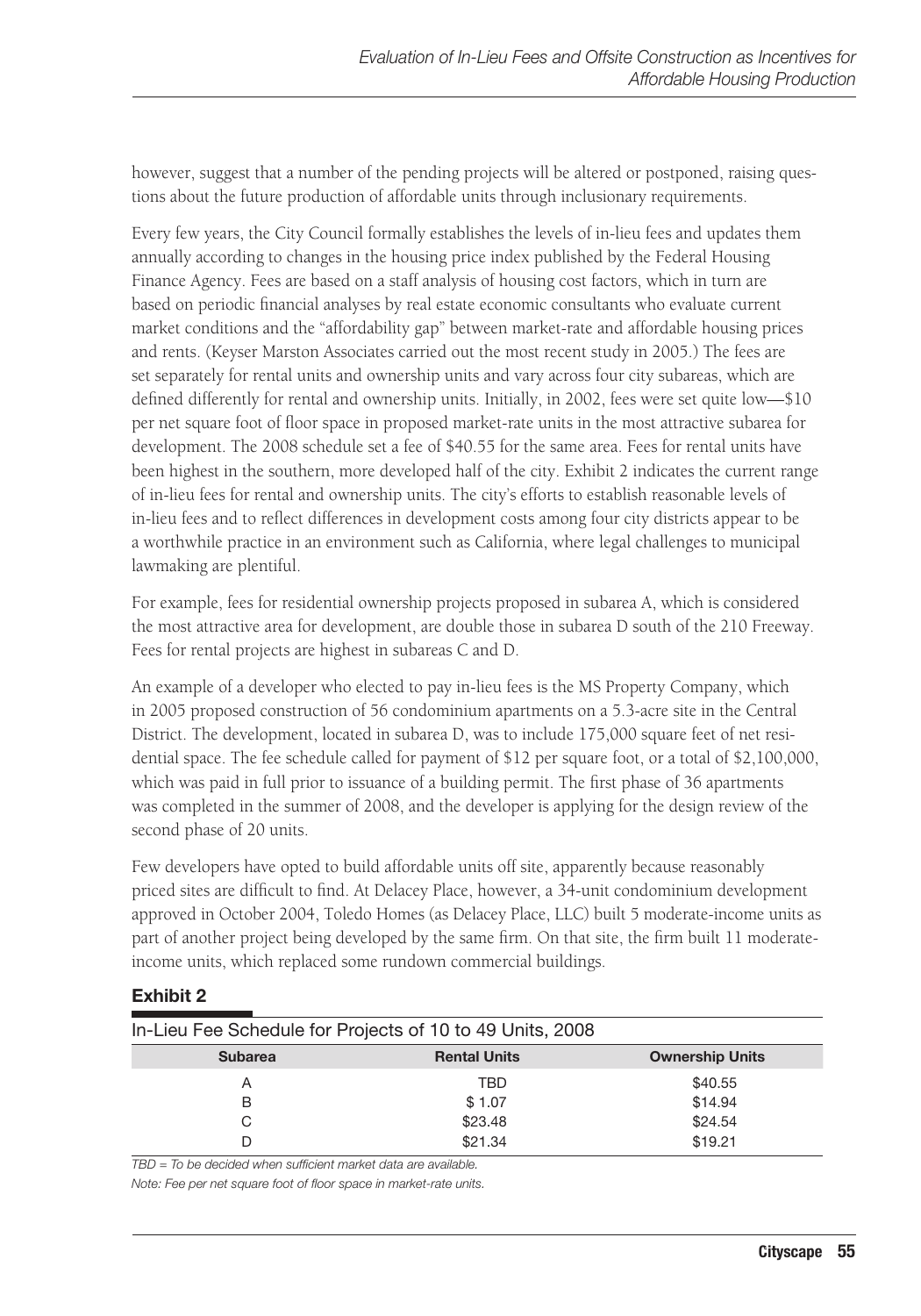### **Current Affordable Housing Issues**

Although Pasadena's affordable housing program has been quite productive, particularly in comparison to programs of nearby cities, high land prices driven by restricted supplies of developable land challenge production of affordable housing, especially in neighborhoods resisting the escalation of densities. In addition, the apparent preference of many developers to pay in-lieu fees rather than construct lower priced units makes the city, rather than experienced residential developers, responsible for producing much of the affordable housing. In effect, fee payments generate affordable units well after payments are collected rather than during development of the market-rate projects. To boost production of affordable units, the reports of The Planning Center (2007) and the ULI panel (ULI, 2007) identified several potential initiatives, such as the following, that city officials are considering:

- The ULI panel (ULI, 2007) strongly urged the city to leverage collected in-lieu and other funding by seeking grants and loans from corporate, nongovernmental, and other organizations to increase affordable housing investments and production.
- The Planning Center (2007) emphasized the need for generating affordable units large enough for families with children, in addition to the studio and one- and two-bedroom units now being developed by the program.
- The city could strengthen the Inclusionary Housing Program by allowing developers to meet requirements in three additional ways: by (1) encouraging rehabilitation of existing apartments for lower income households, (2) retaining affordable units in apartment developments being converted to condominiums, and (3) providing for production of workforce housing.
- • The city should act to provide suitably priced sites for affordable housing in targeted areas best suited to accommodate higher density development, including city-owned properties and surplus school sites.

In addition, the development industry and the city will be adjusting to the current economic problems that suggest a possible major reduction in market-rate housing production. This situation may well change the course of the Inclusionary Housing Program and the city's overall housing program.

# **Conclusion**

This preliminary investigation of three inclusionary housing programs that allow developers to pay in-lieu fees or develop offsite affordable housing finds that the availability of alternatives to onsite construction has won widespread program support from residential developers and residents alike; has helped to improve the existing housing stock, which has provided more housing options; and has contributed to the overall sustainability of the neighborhoods in which these programs were offered. In-lieu fees and offsite development options eased developers' concerns about building in high-cost areas, especially where density ceilings and environmental requirements imposed limits on construction. The communities under study established specific requirements and procedures for implementing these incentives. Future research intended to confirm these initial findings may want to focus on the clarity and specificity of the individual program requirements and various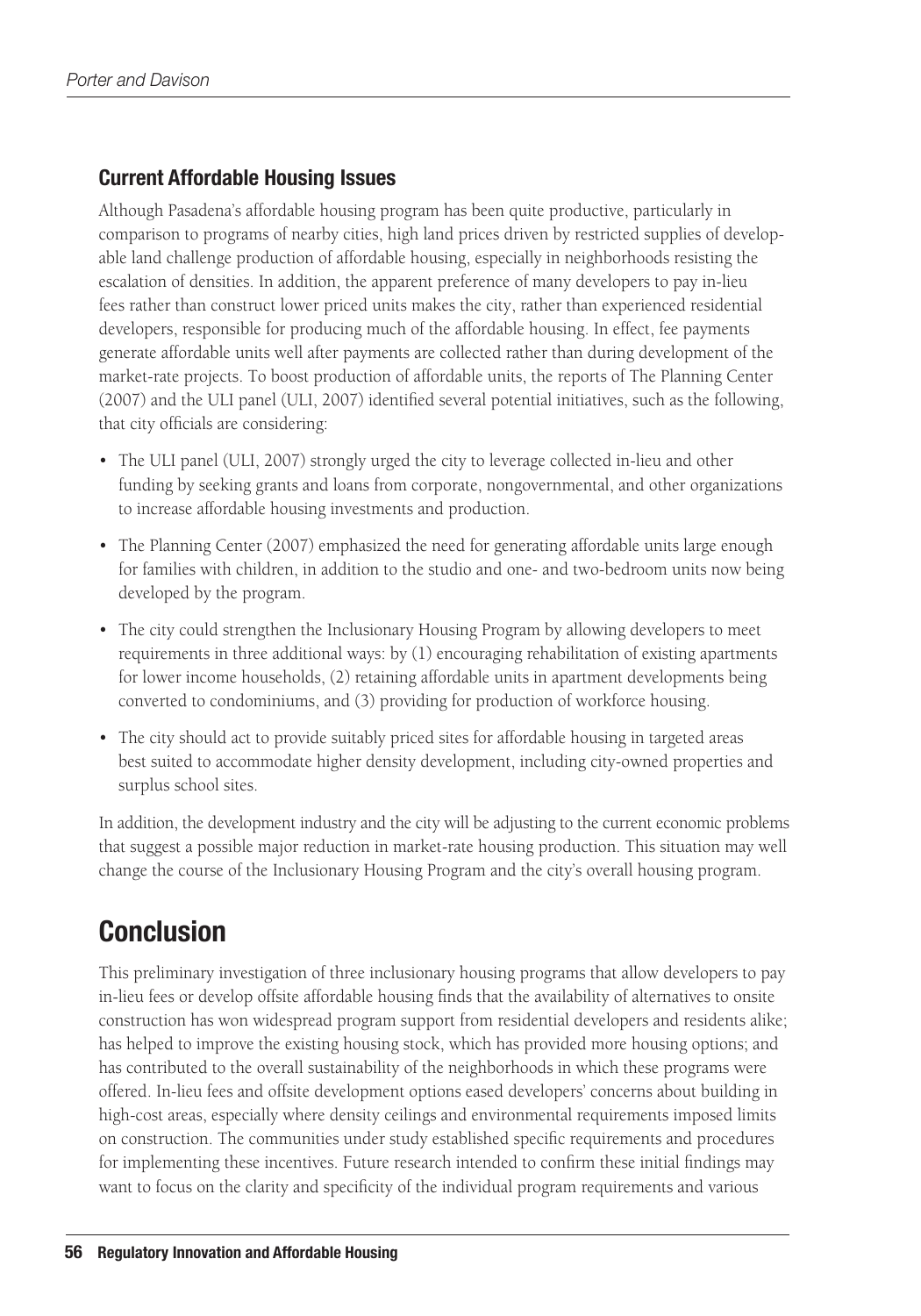contextual factors, such as the political, economic, and social conditions that would support such strategies.

# **Acknowledgments**

The authors thank Christopher Anderson, director of the Moderately Priced Dwelling Unit Program in Montgomery County, Maryland; Michelle Allen and Cindy Pieropan, housing planners, Department of Housing and Human Services, Boulder, Colorado; and Kermit Mahan, director of the Inclusionary Housing Program in the city of Pasadena, California, for their willingness to provide information about their programs.

# **Authors**

Douglas R. Porter is president of the Growth Management Institute.

Elizabeth B. Davison is a housing and revitalization consultant.

# **References**

Bay Area Economics. 2007 (November). *Housing Programs Analysis: Inclusionary Housing Commercial/Industrial Linkage Fee.* Report prepared for the City of Thousand Oaks. Emeryville, CA: Bay Area Economics.

Davison, Elizabeth B. 2008. Personal communication (interview). Formerly director, Department of Housing and Community Affairs, Montgomery County, MD. (Address not available.)

Flanagan, David. 2003. Personal communication (interview). Developer. Elm Street Development, Inc. (Address not available.)

Floreen, Nancy. 2008. Personal communication (interview). Member, Montgomery County (MD) Council. (Address not available.)

Furstenburg, Douglas. 2008. Personal communication (interview). Developer. Stonebridge Development. (Address not available.)

Housing Development Office. 2008. *Summary of Affordable Housing Projects, 1999 to 2008*. Pasadena, CA: City of Pasadena, Housing Development Office.

Keyser Marston Associates. 2005. *Inclusionary Housing Ordinance—In-Lieu Fee Update.* Report prepared for the City of Pasadena Housing Administrator. San Francisco, CA: Keyser Marston Associates.

Larsen, Eric. 2003. Personal communication (interview). Formerly program administrator, Moderately Priced Dwelling Unit Program, Montgomery County, MD. (Address not available.)

Lewandowski, Brian, Thomas G. Thibodeau, and Richard Wobbekind. 2008. *Affordable Housing in Boulder, Colorado.* Boulder, CO: University of Colorado Real Estate Center, Leeds School of Business, Business Research Division.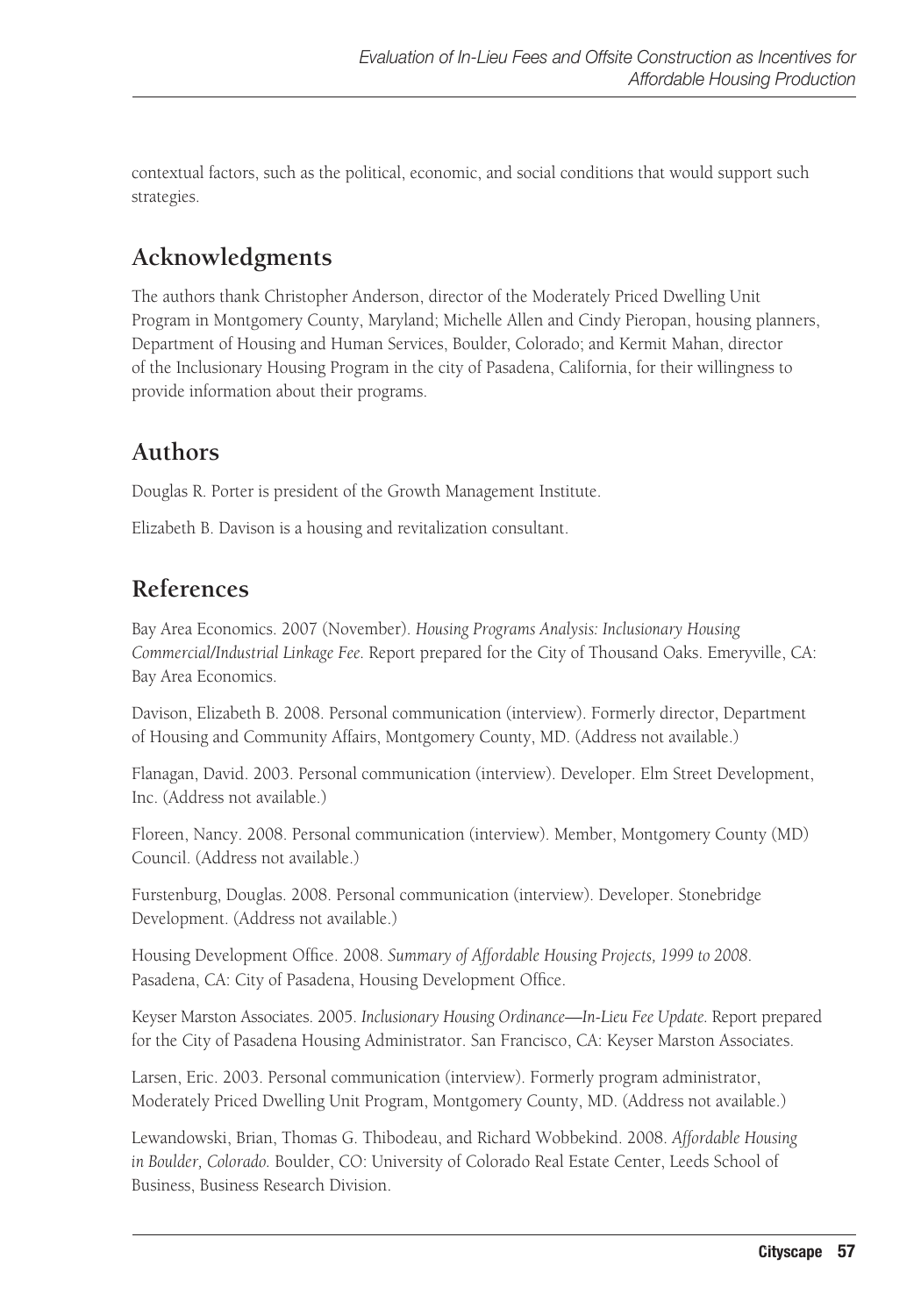Office of the City Manager. 2006a (June). *Housing Development Funding Application*. Pasadena, CA: City of Pasadena, Office of the City Manager.

———. 2006b (May). *Housing Vision.* Pasadena, CA: City of Pasadena, Office of the City Manager.

Pasadena Inclusionary Housing Program. 2008. *Inclusionary Housing Performance Reports*. Pasadena, CA: City of Pasadena.

Robins, Steven. 2008. Personal communication (interview). Attorney. Lerch, Early, and Brewer. (Address not available.)

Swope, Christopher. 2000. "Little House in the Suburbs," *Governing Magazine,* April: 18–22.

The Planning Center. 2007 (March). *Housing Agenda for Action.* Report submitted to the City of Pasadena. Costa Mesa, CA: The Planning Center.

Urban Land Institute (ULI). 2007 (January). *City of Pasadena: Housing Agenda for Action*. Technical Assistance Panel Report. Washington, DC: ULI Advisory Services and ULI Los Angeles.

### **Additional Reading: Montgomery County, Maryland Case Study**

Abrams, David. 2003. "Expensive Market Concerns County," *Montgomery Gazette,* March 12, A-1, A-11.

Anderson, Christopher. 2008. Personal communication (interview). Manager, Single-Family Housing, Department of Housing and Community Affairs, Montgomery County, MD. (Address not available.)

Brown, Karen Destorel. 2001. *Expanding Affordable Housing Through Inclusionary Zoning: Lessons from the Washington Metropolitan Area.* Discussion paper. Washington, DC: The Brookings Institution, Center on Urban and Metropolitan Policy.

Dolinski, Catherine. 2003. "Affordable Housing Bill Passed by County Council," *Montgomery Gazette,* April 2, A-1.

Kleit, Rachel Garshick. 1998. *Housing Mobility and Healthy Communities: Montgomery County, Maryland's Moderately Priced Dwelling Unit Program.* Paper presented at the 1998 Tri-County Conference on Housing and Urban Issues. Washington, DC: Fannie Mae Foundation.

Montgomery County Department of Housing and Community Affairs (DHCA). 2002. Table 1. *MPDU Production by Year.* Rockville, MD: Montgomery County Department of Housing and Community Affairs.

———. 2001. *Montgomery County—The Place to Call Home: A Housing Policy for Montgomery County, Maryland.* Rockville, MD: Montgomery County Department of Housing and Community Affairs.

———. 2000. *The Moderately Priced Dwelling Unit Program: Profile of MPDU Purchasers, 1997–1999.* Rockville, MD: Montgomery County Department of Housing and Community Affairs.